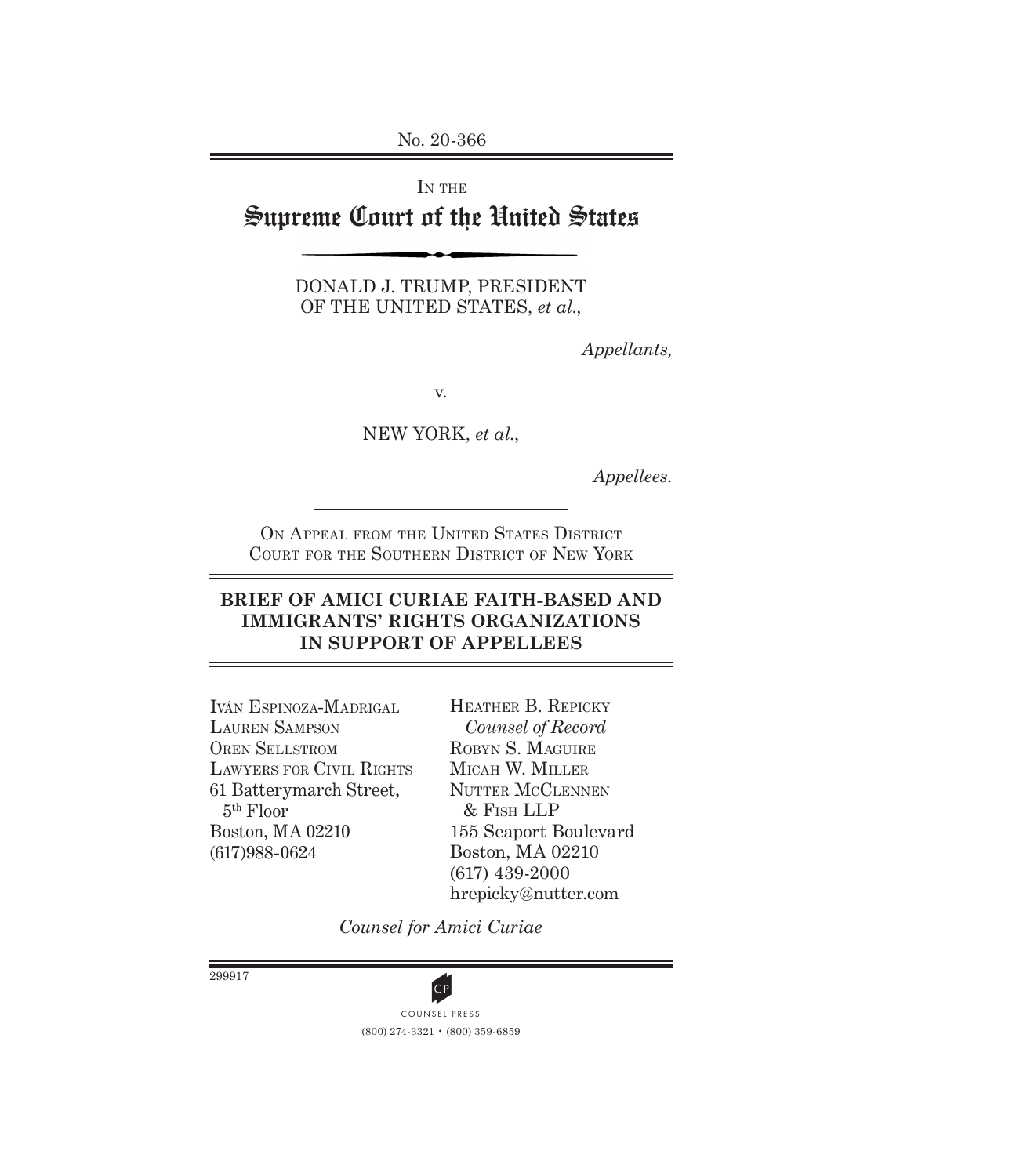## **TABLE OF CONTENTS**

|    |    | SUMMARY OF THE ARGUMENT  4                                                                                                           |
|----|----|--------------------------------------------------------------------------------------------------------------------------------------|
|    |    |                                                                                                                                      |
| I. |    | The July 21 Memorandum's framing of<br>immigration status as "lawful" versus "unlawful"<br>disregards the reality of our immigration |
|    | А. | Immigration status is mutable and non-                                                                                               |
|    | В. | Immigration status is difficult to discern<br>both legally and practically 12                                                        |
|    |    | 1. "Lawful status" is an elusive legal                                                                                               |
|    |    | Incomplete, inaccurate, or absent<br>2.<br>documentation further complicates                                                         |
|    | C. | Longstanding confidentiality protections for<br>census data make implementing the<br>Memorandum's policy infeasible.  25             |
|    |    | The Census Bureau cannot rely on other<br>$1_{-}$<br>agencies to determine legal status.  25                                         |
|    |    | The Census Bureau lacks the expertise to<br>2.<br>make status determinations from<br>administrative records 27                       |

i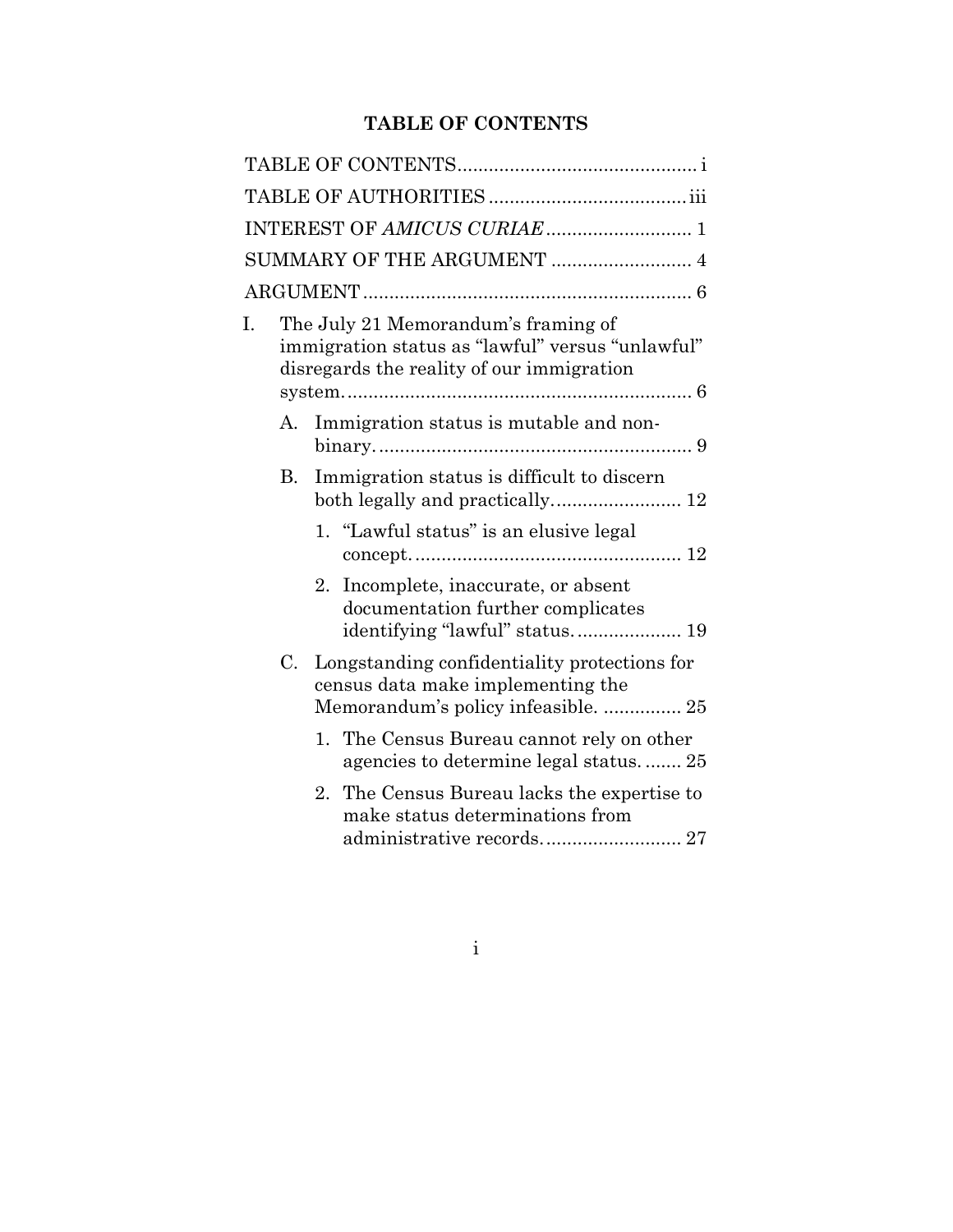| II. By tying immigration policy to apportionment, |  |
|---------------------------------------------------|--|
| the July 21 Memorandum undermines our             |  |
|                                                   |  |
|                                                   |  |

ii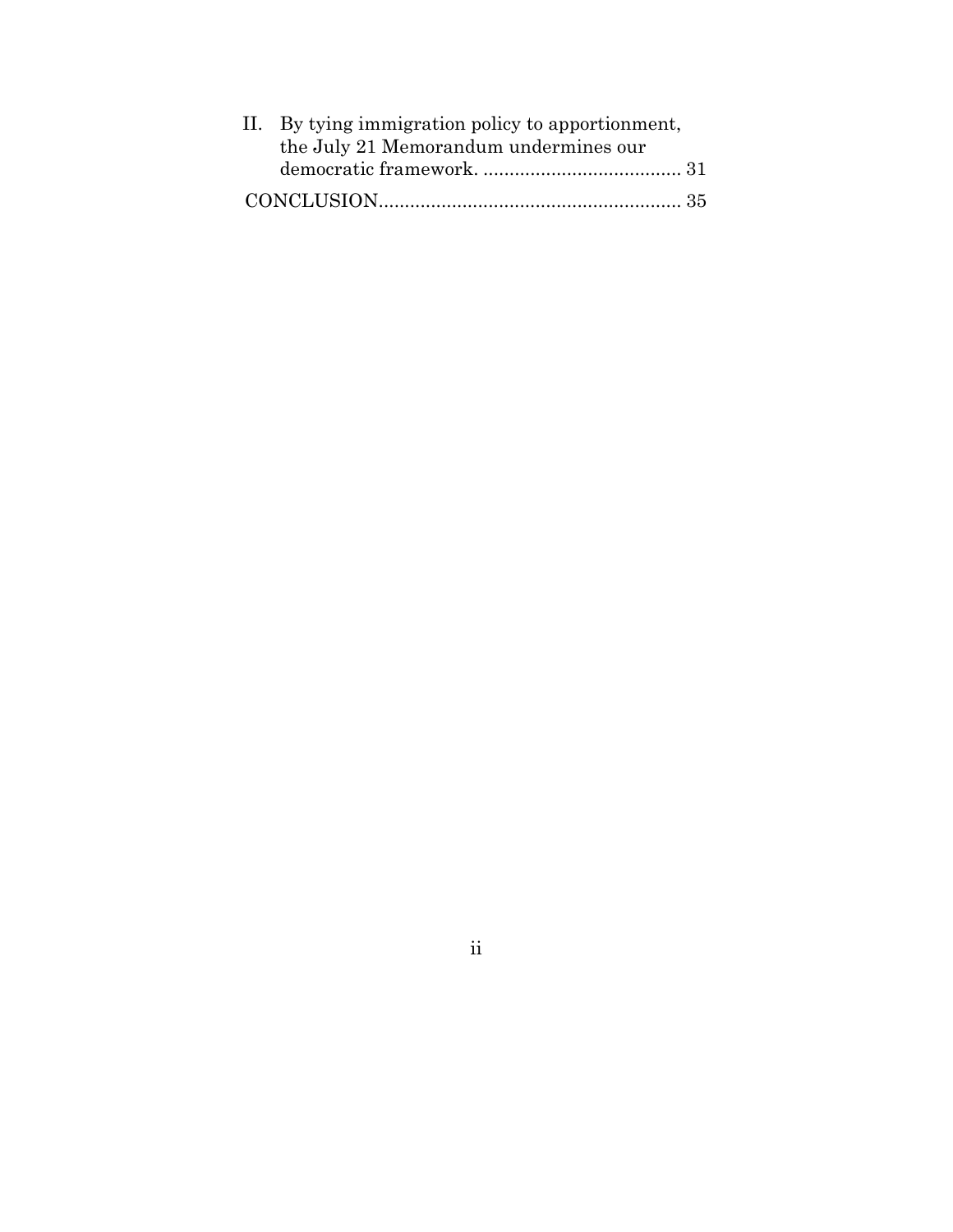## **TABLE OF AUTHORITIES**

# **Page(s)**

## **Cases**

| Arizona v. United States,                                            |
|----------------------------------------------------------------------|
| Batalla Vidal v. Wolf,<br>Nos. 16-cv-4756, 17-cv-5228 WL             |
| Baldrige v. Shapiro,                                                 |
| Bonilla v. Lynch,                                                    |
| Centro Presente v. Trump,                                            |
| Dep't of Homeland Sec. v. Regents of the<br>Univ. of Cal.,           |
| Department of Commerce v. New York,                                  |
| Dept. of Commerce v. U.S. House of<br>Representatives,               |
| Franklin v. Massachusetts,                                           |
| Gazeli v. Sessions,                                                  |
| La Union Del Pueblo Entero v. Ross,<br>C.A. No. GJH-19-2710, 2019 WL |

iii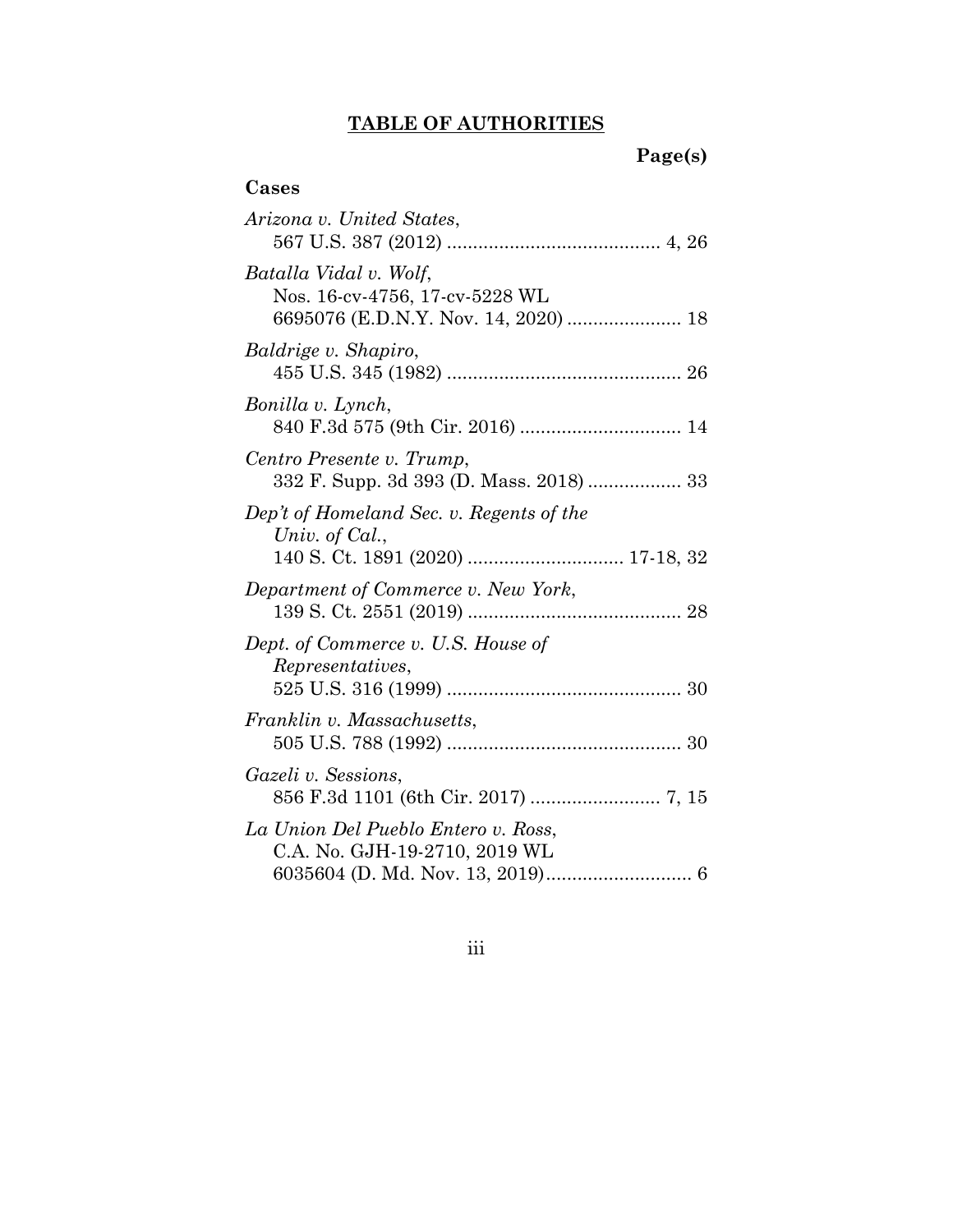iv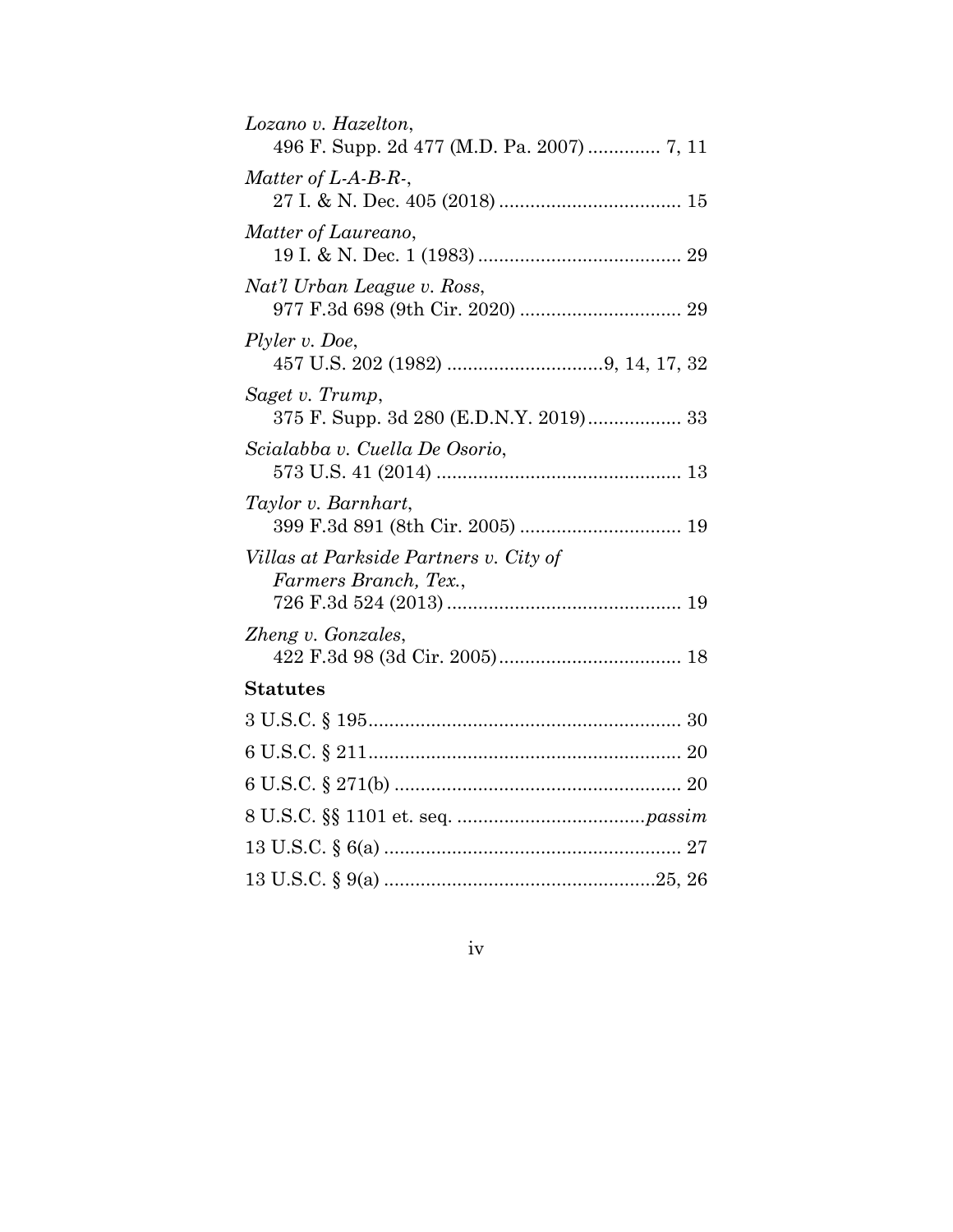## **Other Authorities**

| 83 Fed. Reg. 5525-01 (Mar. 12, 2018)  10                                                                                                                                          |
|-----------------------------------------------------------------------------------------------------------------------------------------------------------------------------------|
| 84 Fed. Reg. 12867 (Mar. 28, 2019) 33                                                                                                                                             |
| 85 Fed. Reg. 44679 (July 23, 2020)  6                                                                                                                                             |
| Abigail Hauslohner, Employment Green<br>Card Backlog Tops 800,000, Most of<br><i>them Indian</i> , Washington Post,                                                               |
| Alan C. Nelson, Comm'r, INS,<br>Legalization and Family Fairness-<br>An Analysis (Oct. 21, 1987), 64 No.<br>41 Interpreter Releases 1191, app. I                                  |
| Brief of <i>Amici Curiae</i> the <i>Friendly</i><br><i>House Plaintiffs, United States v.</i>                                                                                     |
| David A. Martin, Twilight Statuses: A<br>Closer Examination of the<br><i>Unauthorized Population</i> , Migration<br>Policy Institute Brief (June 2005) 12                         |
| David J. Bier, Backlog for Skilled<br>Immigrants Tops 1 Million: Over<br>200,000 Indians Could Die of Old<br>Age While Awaiting Green Cards,<br>CATO Institute (Mar. 30, 2020) 16 |

v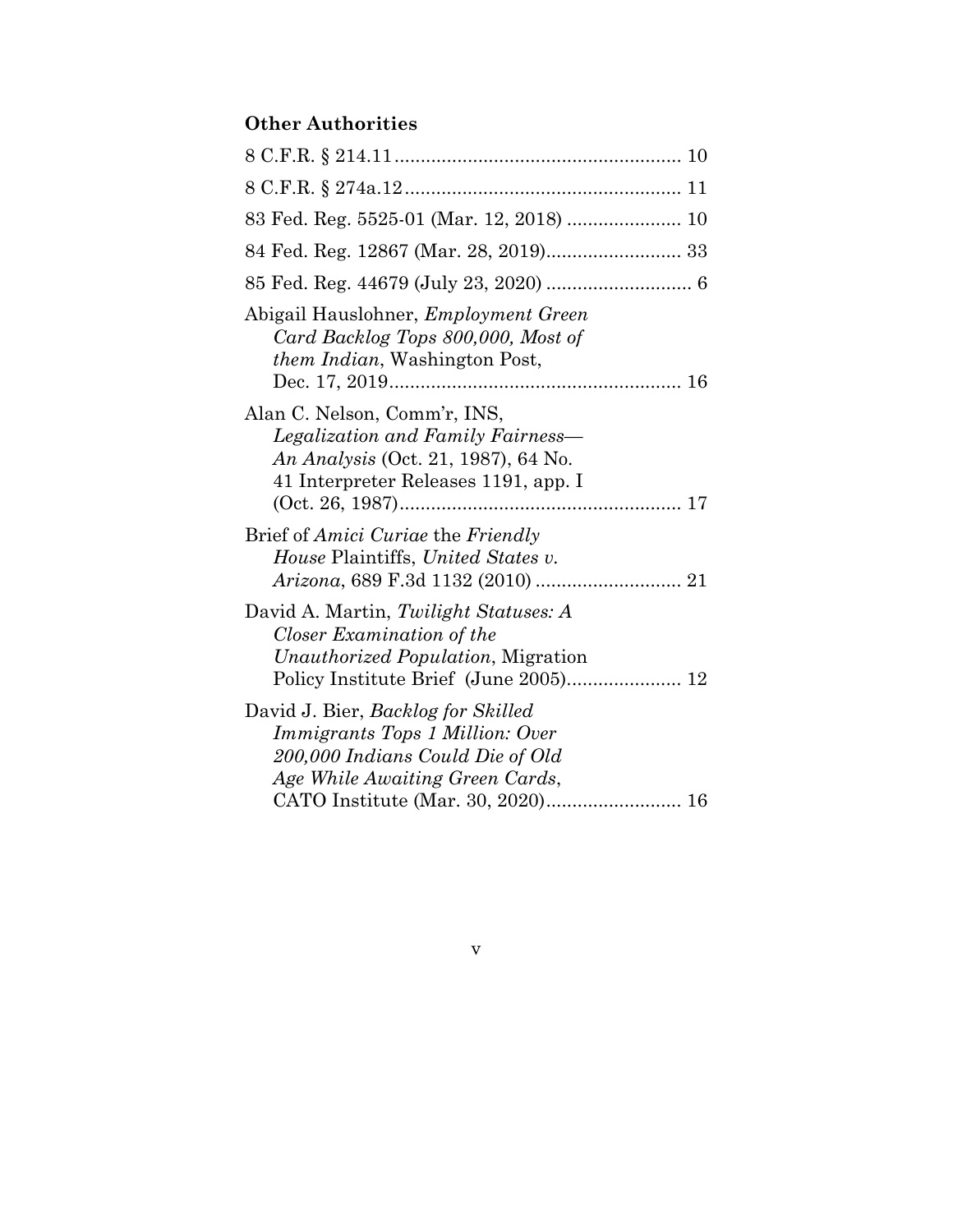| Dept. of Justice, Office of the Chief<br><i>Immigration Judge,</i><br>https://www.justice.gov/eoir/office-of-<br>the-chief-immigration-judge  28-29                                                       |
|-----------------------------------------------------------------------------------------------------------------------------------------------------------------------------------------------------------|
| DHS, Fact Sheet: USCIS and ICE<br>Procedures Implementing EOIR<br>Regulations on Background and<br>Security Checks on Individuals<br>Seeking Relief or Protection from<br>Removal In Immigration Court or |
| DHS, Post-Order Instructions For<br>Individuals Granted Relief Or<br>Protection From Removal By                                                                                                           |
| Exec. Order 12711, 55 Fed. Reg. 835                                                                                                                                                                       |
| Exec. Order 13880, 84 Fed. Reg. 33821                                                                                                                                                                     |
| Fatma E. Marouf, <i>Executive</i><br>Overreaching in Immigration<br>Adjudication, 93 Tul. L. Rev. 707                                                                                                     |
| The Federalist No. 54 (James Madison) 34                                                                                                                                                                  |
| ICE, What We Do,                                                                                                                                                                                          |
| Jennifer M. Chacón, Producing Liminal<br><i>Legality</i> , 92 Denv. U. L. Rev. 709                                                                                                                        |

## vi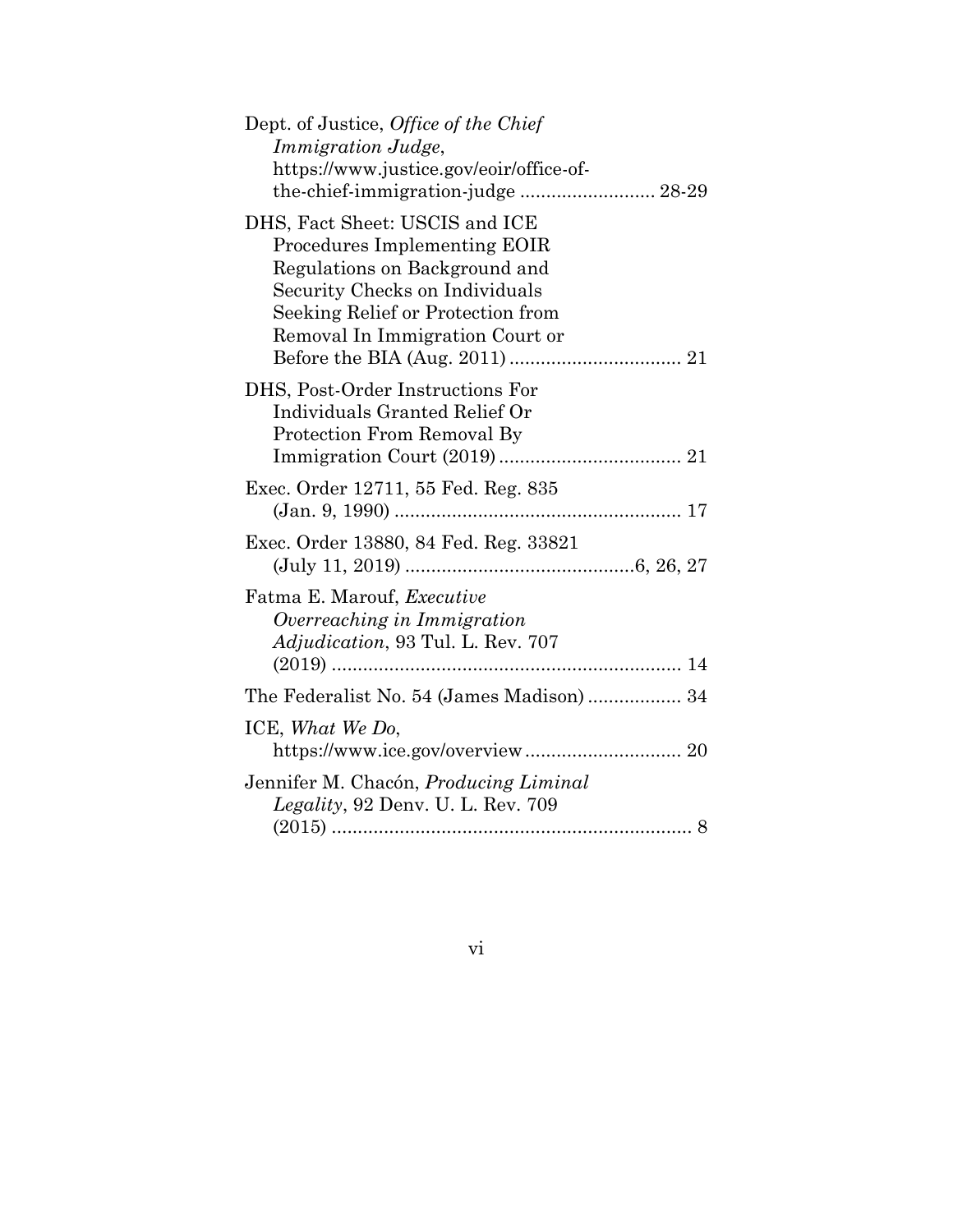| Jorge Loweree et al., American<br>Immigration Council, Special Report:<br>The Impact of COVID-19 on<br>Noncitizens and Across the U.S.                                                                                                                                                          |
|-------------------------------------------------------------------------------------------------------------------------------------------------------------------------------------------------------------------------------------------------------------------------------------------------|
| Kerry Abrams, <i>Immigration Law and</i><br><i>the Regulation of Marriage</i> , 91 Minn.                                                                                                                                                                                                        |
| Leisy J. Abrego & Sarah M. Lakhani,<br>Incomplete Inclusion: Legal Violence<br>and Immigrants in Liminal Legal<br>Statuses, 37 U. Denver L. & Pol'y                                                                                                                                             |
| Letter from Chad F. Wolf, Acting Sec'y,<br>to Richard C. Shelby, Comm. on<br>Appropriations Chairman                                                                                                                                                                                            |
| Letter from Russell T. Vought, Acting<br>Dir., to Richard C. Shelby, Comm. on<br>Appropriations Chairman                                                                                                                                                                                        |
| Letter from Wilbur Ross, Sec'y of<br>Commerce, to Brian Schatz, U.S.<br>Sen. of Haw. 2 (Dec. 19, 2018)  26                                                                                                                                                                                      |
| Memorandum from Janet Napolitano,<br>Sec'y of Homeland Security, to David<br>V. Aguilar, U.S. Customs & Border<br>Protection Acting Comm'r et al. at 3<br>(June 15, 2012),<br>https://www.dhs.gov/xlibrary/assets/s<br>1-exercising-prosecutorial-discretion-<br>individuals-who-came-to-us-as- |

vii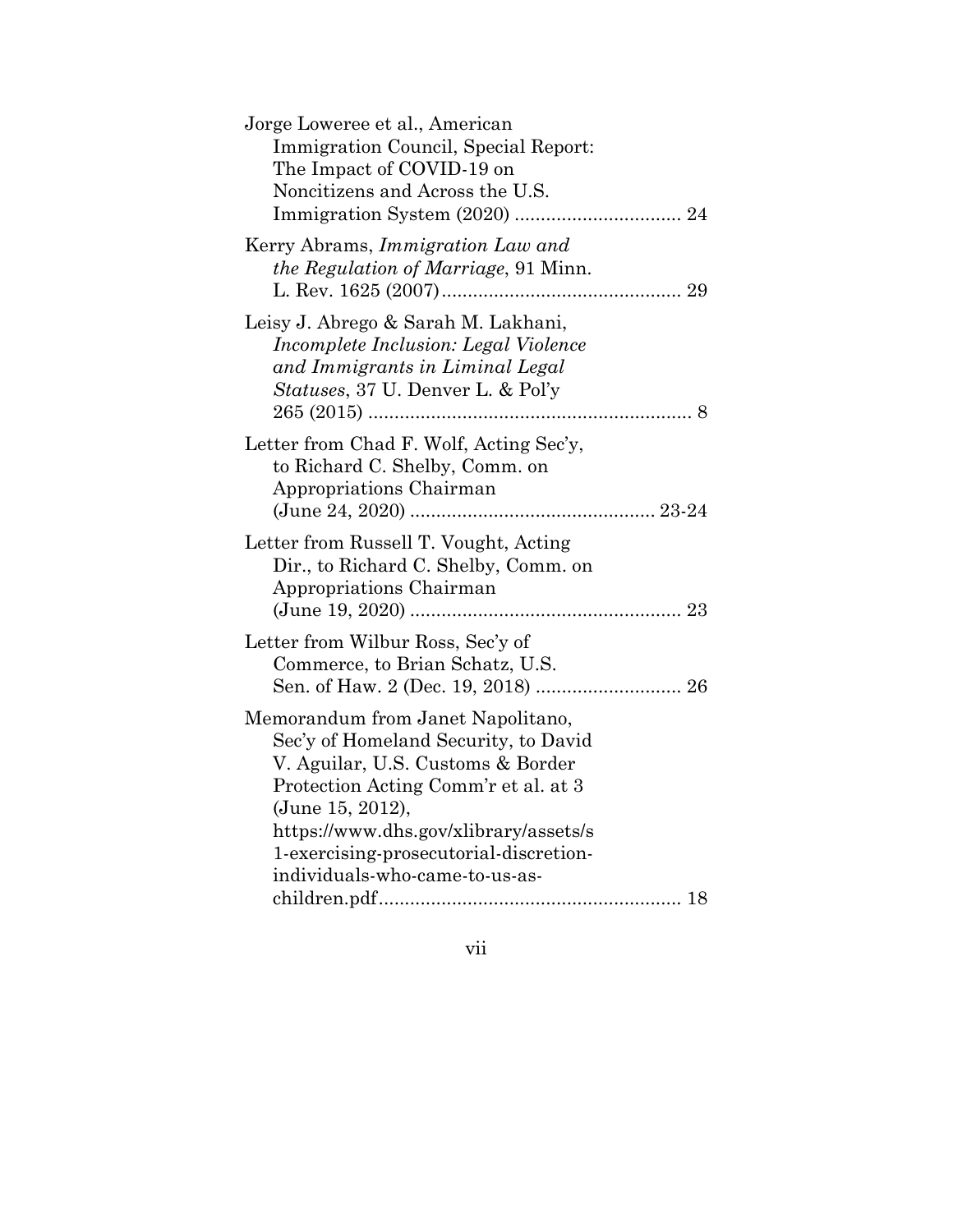| Office of Inspector Gen., OIG-19-40,<br>Data Quality Improvements Needed<br>To Track Adjudicative Decisions                                                     |
|-----------------------------------------------------------------------------------------------------------------------------------------------------------------|
| Office of Inspector Gen., OIG-20-13,<br>U.S. Immigration and Customers<br>Enforcement's Criminal Alien<br>Program Faces Challenges (2020)  28                   |
| Press Release, MPI Report Shows<br>Database Errors Plague Federal<br>Effort to Induce Immigration<br>Enforcement by Local Police,<br>Migration Policy Institute |
| Press Release, USCIS, Deputy Dir. for<br>Pol'y Statement on USCIS' Fiscal                                                                                       |
| Press Release, USCIS, USCIS<br>Preparing to Resume Public Services                                                                                              |
| Tania Karas, "It doesn't feel real":<br>Liberian immigrants in US rejoice at<br>pathway to citizenship, The World,                                              |
| TRAC Reports, Inc., Immigration Court<br>Backlog Tool: Pending Cases and<br>Length of Wait by Nationality, State,                                               |
| U.S. Census Bureau, D-1280(RV), 2020<br>Census Complete Count Committee                                                                                         |
|                                                                                                                                                                 |

viii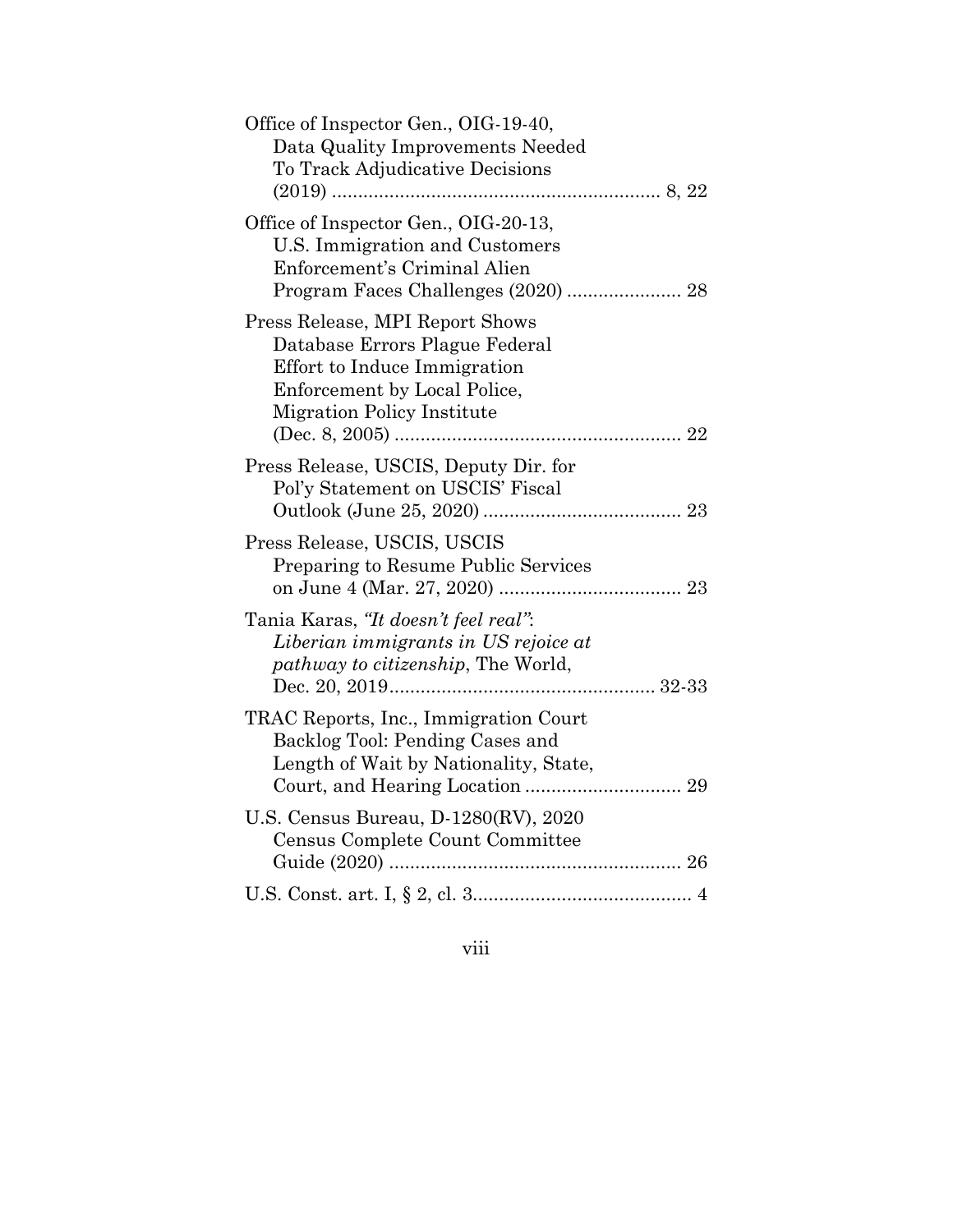| Unlawful Immigration Status at Time of<br>Filing, 7 USCIS Policy Manual B.3,                                                                 |
|----------------------------------------------------------------------------------------------------------------------------------------------|
|                                                                                                                                              |
| USCIS, Traveling on TN or L1 Visa<br>from Canada?,<br>https://www.cbp.gov/travel/canadian-<br>and-mexican-citizens/traveling-tn-or-          |
| USCIS, When to File Your Adjustment<br>of Status Application for Family-<br>Sponsored or Employment-Based<br>Preference Visas: November 2020 |

### ix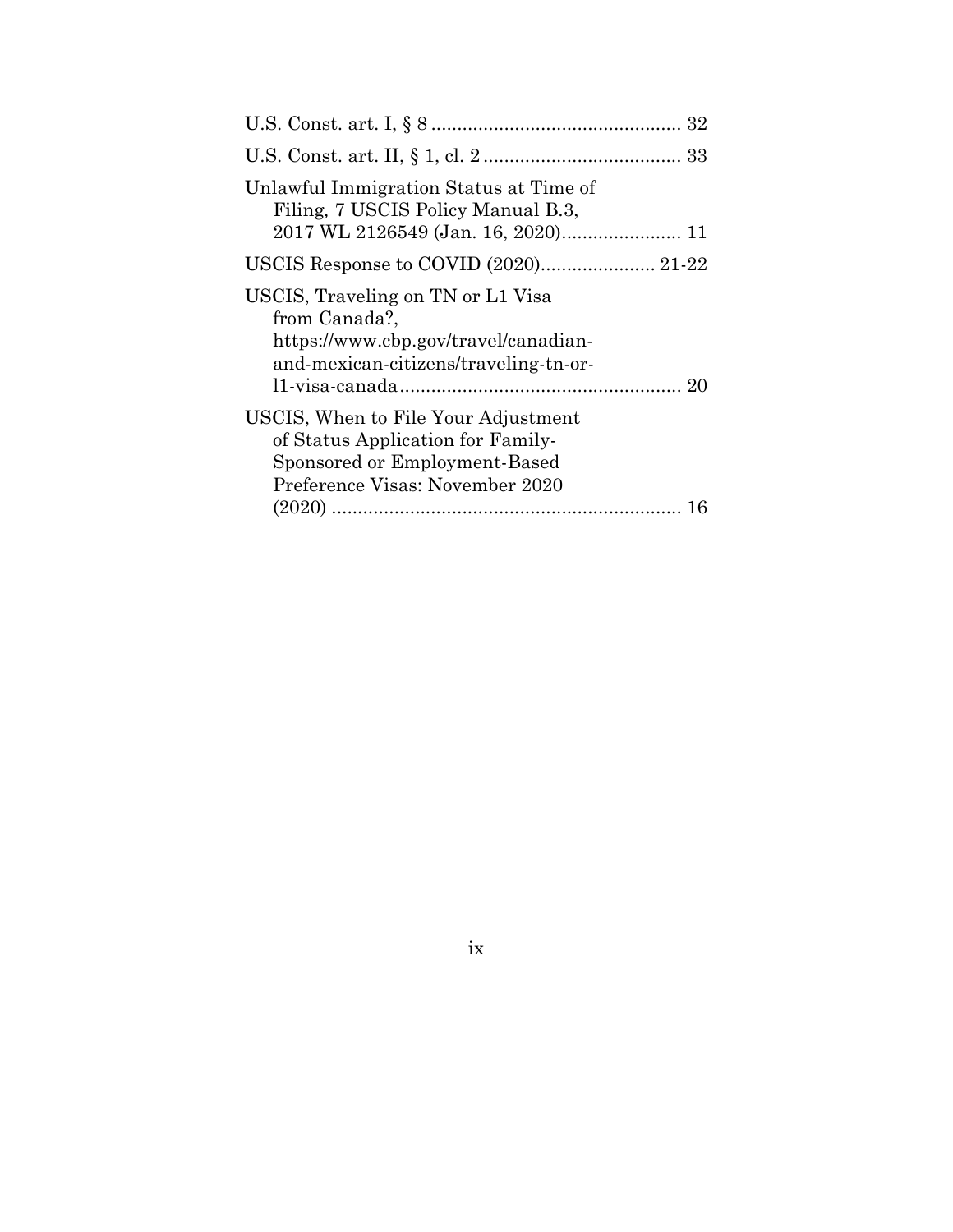#### **INTEREST OF** *AMICUS CURIAE*

*Amici* Haitian-Americans United, Centro Presente, La Colaborativa, Brazilian Worker Center, the National Immigration Justice Center, and the American Jewish Committee are faith-based and immigrants' rights organizations that work extensively with immigrant populations, including undocumented individuals and individuals in mixedstatus families.1 Because of their work, *amici* are keenly aware of the mutable and highly complex nature of immigration law and have supported countless individuals whose status, through no fault of their own, is unclear or undefined under the Immigration and Nationality Act. They respectfully submit this brief to supplement the Court's understanding of "lawful immigration status," as utilized in the July 21, 2020 Memorandum, and to demonstrate that the Department of Commerce lacks the statutory authority and expertise to determine immigration status.

**Haitian-Americans United** (HAU) is a nonprofit, membership organization committed to improving the quality of life of Haitians and Haitian-Americans. Many of HAU's members are undocumented, have been undocumented, or have undocumented family members, while others participate in humanitarian programs such as Temporary Protected Status. HAU has a strong

<sup>1</sup> All parties have consented to the filing of briefs by *amici curiae*. Counsel for *amici* authored this brief in whole, no party's counsel authored this brief in whole or in part, and no person or entity other than *amici* and their counsel—contributed monetarily to preparing or submitting this brief.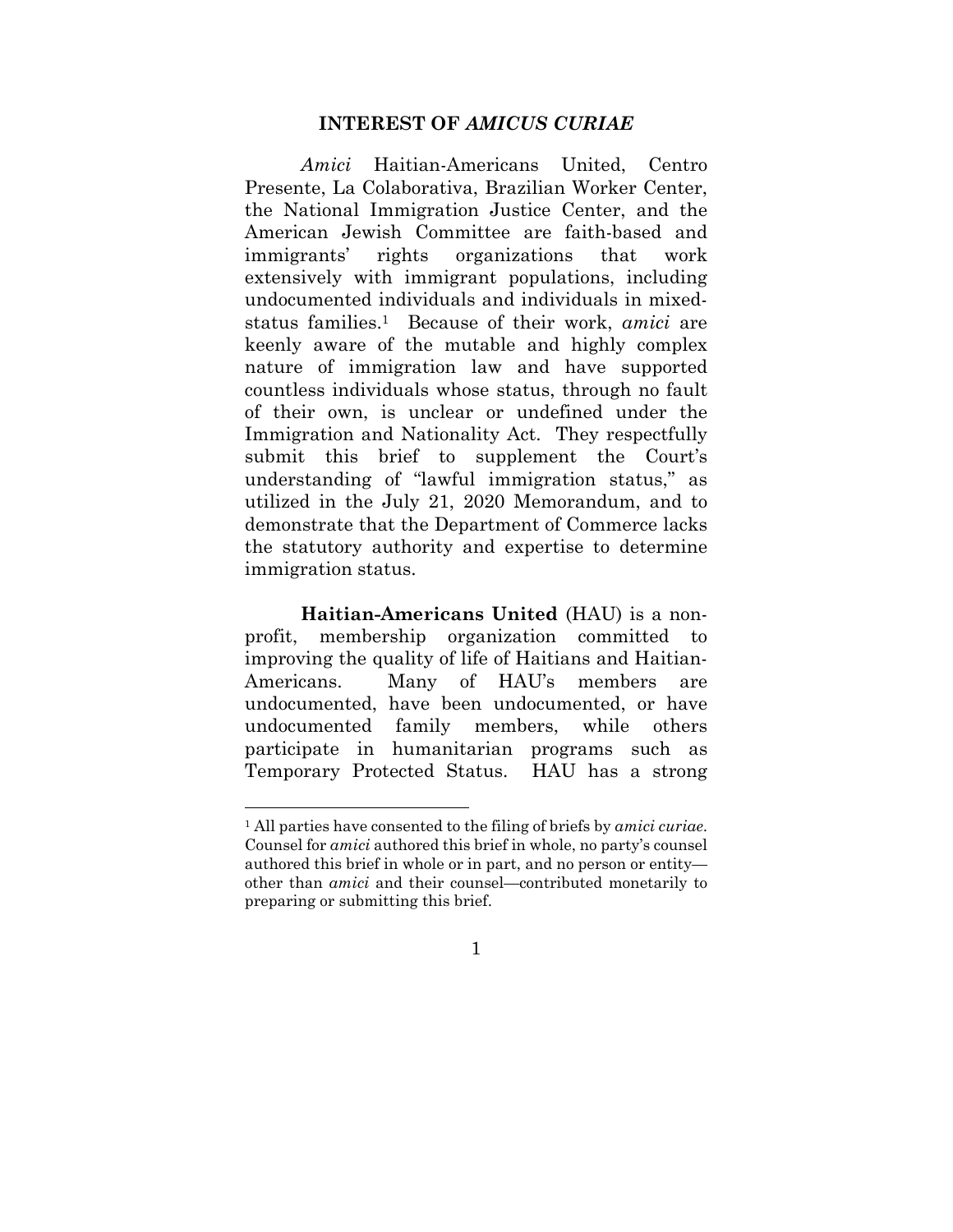interest in highlighting government efforts to deprive immigrants of lawful status and in preventing the dignitary harms that would result from the implementation of the July 21, 2020 Memorandum. HAU is the lead plaintiff in *Haitian-Americans United, Inc. et al v. Trump et al*, No. 20-11421, a lawsuit challenging the lawfulness and constitutionality of the Memorandum in the District of Massachusetts.

**Centro Presente** is a non-profit organization dedicated to the self-determination and selfsufficiency of the Latin American immigrant community of Massachusetts. The implementation of the Memorandum will severely threaten and impair Centro Presente's mission of empowering Latinx communities through civic action, as it will dilute the voting power of Latinx communities and continue to create fear and dignitary harm. Centro Presente is a co-plaintiff in *Haitian-Americans United, Inc. v. Trump*.

**La Colaborativa** is a non-profit membership organization in Chelsea, Massachusetts that has spent decades fighting for the dignitary rights of undocumented immigrants. Many of La Colaborativa's members are Latinx immigrants, undocumented residents, or members of mixed-status families. La Colaborativa has a strong interest in ensuring communities with significant numbers of undocumented immigrants are not stripped of financial resources or political representation, particularly given the active role of the federal government in depriving immigrants of lawful status.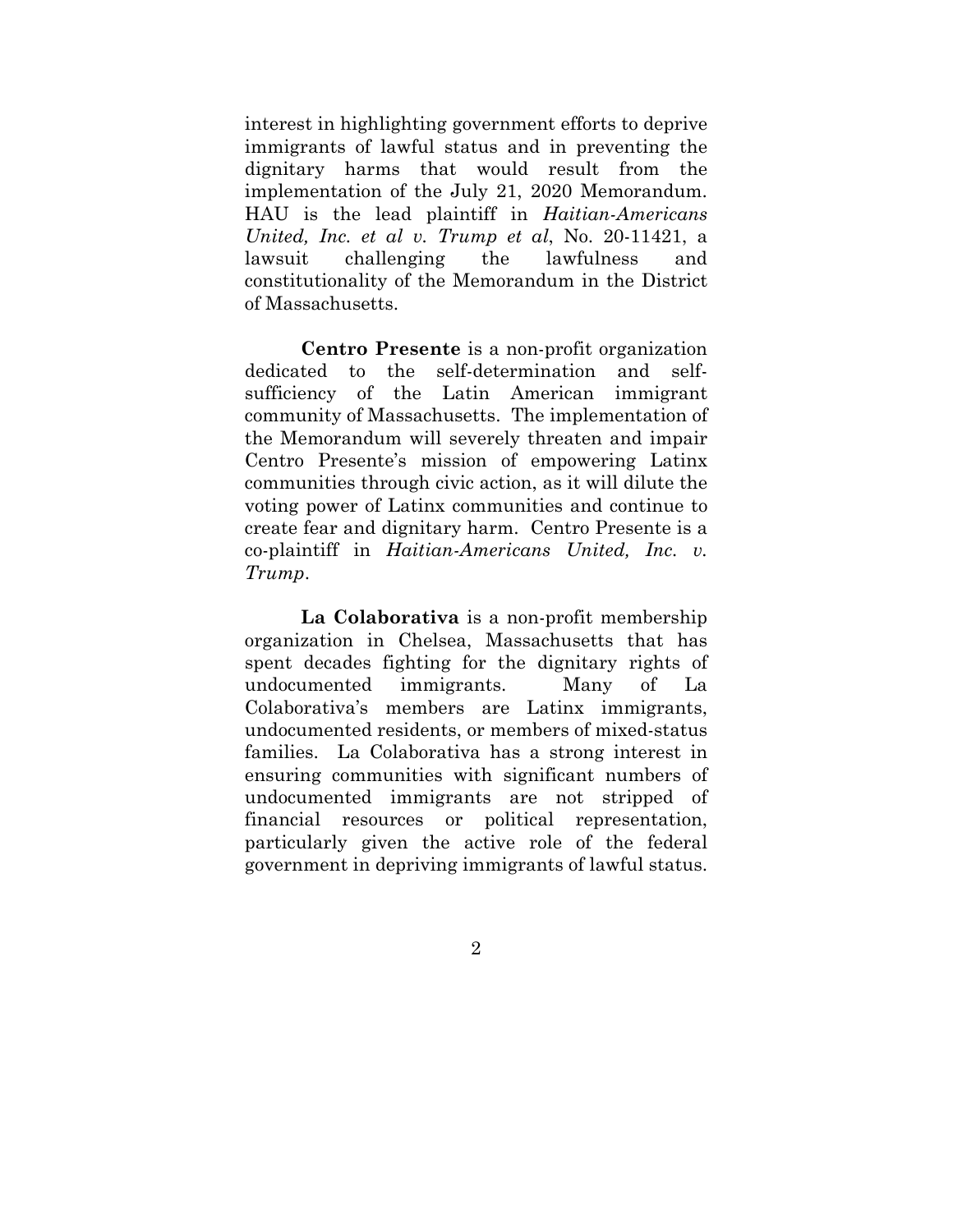La Colaborativa is a co-plaintiff in *Haitian-Americans United, Inc. v. Trump*.

**Brazilian Worker Center** (BWC) is a grassroots, community-based, non-profit worker center that represents, supports, and organizes the Brazilian and wider immigrant community in Massachusetts and New England. Inclusion of undocumented persons in the congressional apportionment base is critical for BWC to continue its fight against economic, social, and political marginalization of immigrant workers and their families. BWC is a co-plaintiff in *Haitian-Americans United, Inc. v. Trump*.

The **National Immigrant Justice Center** (NIJC) is a non-profit legal service provider that represents immigrants and asylum-seekers. NIJC collaborates with approximately 2000 pro bono attorneys to represent thousands of immigrants and asylum-seekers annually. NIJC also advises federal defenders and defense counsel on immigration matters relevant to their clients. NIJC represents hundreds of noncitizens whose precise "status" under the law is unclear. As a result, NIJC has a deep interest in challenging binary or fixed conceptualizations of immigration status and in combatting the unlawful exclusion of undocumented communities from the congressional apportionment base.

The **American Jewish Committee** (AJC), founded in 1906, is an advocacy organization of American Jews that from its inception has sought to attain fair and humane immigration policies.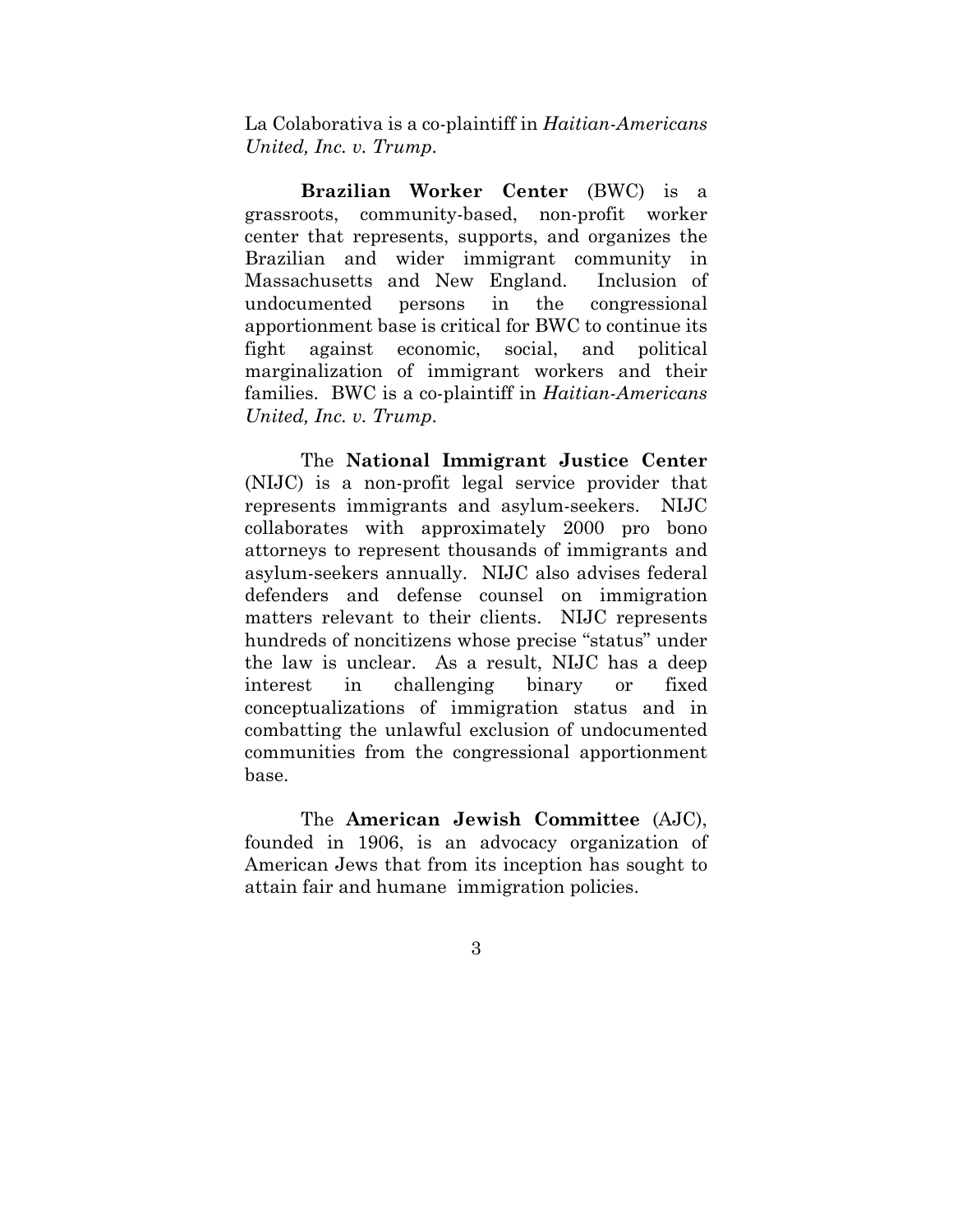#### **SUMMARY OF THE ARGUMENT**

The primacy of the Apportionment and Enumeration Clauses in our democratic framework is manifested by their placement in Article I of the Constitution. U.S. Const. art. I, § 2, cl. 3. President Donald J. Trump's July 21, 2020 Memorandum represents an unprecedented and unlawful attack on that framework. The Memorandum requires the Census Bureau, to the extent feasible under law, to identify "aliens who are not in a lawful immigration status" so that these individuals are excluded from the apportionment base. Never in this nation's history has the immigration status of an individual been considered for purposes of apportionment or enumeration—and for good reason.

The July 21 Memorandum ignores the legal and practical truths of immigration. As this Court has recognized, "[t]here are significant complexities involved in enforcing immigration law, including the determination of whether a person is removable." *Arizona v. United States*, 567 U.S. 387, 409 (2012). These complexities begin with the absence of any single clear definition of "lawful immigration status." Moreover, an individual's immigration status is both mutable and non-binary. Indeed, many individuals in the United States occupy a status that can best be characterized as somewhere between lawful and unlawful. This intermediate status, which places individuals in "legal liminality," is affected by a multitude of factors. For example, an individual's immigration status frequently depends not on her own action or inaction, but on the conduct of the federal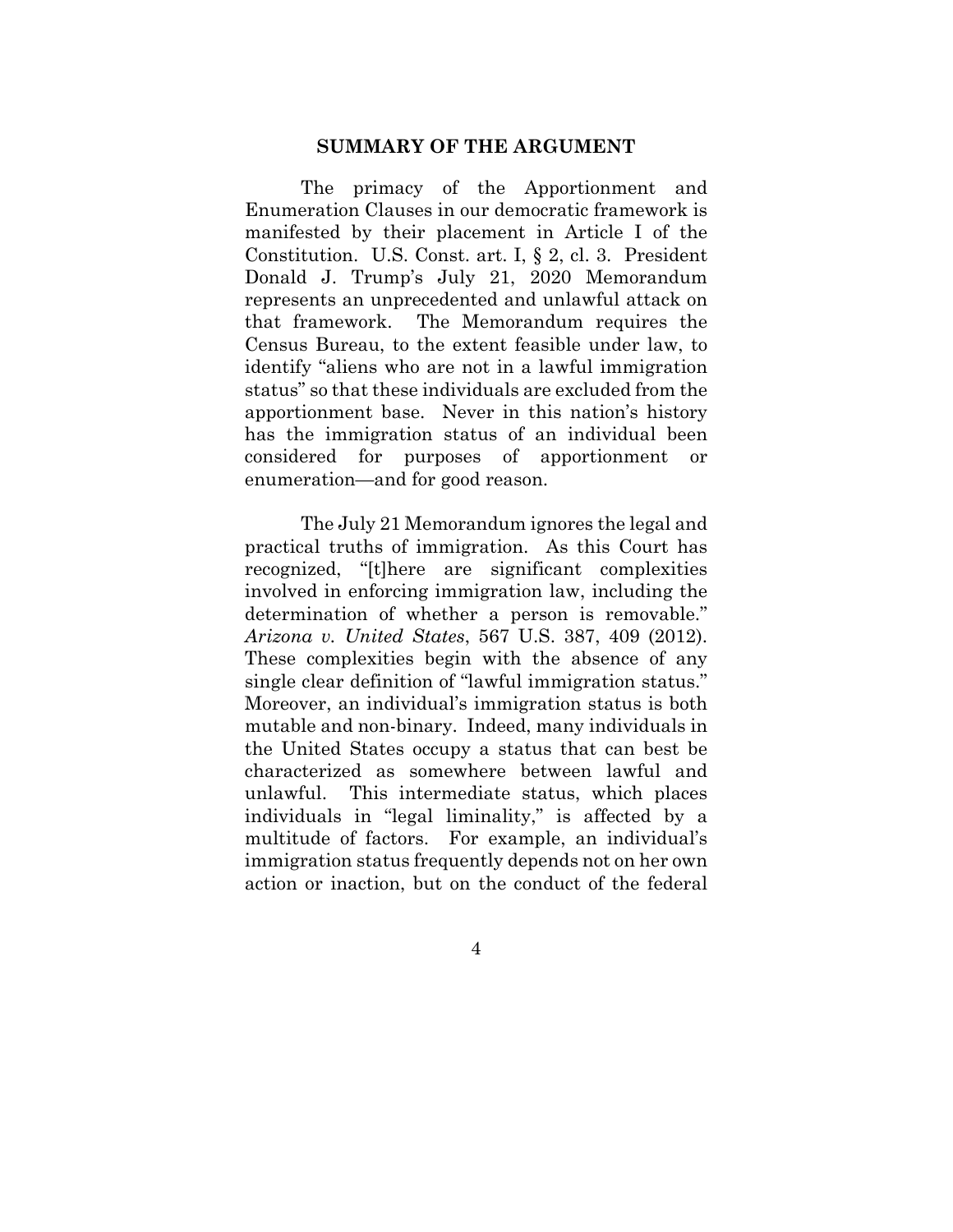government itself. Additionally, delays in adjudicating appeals and obtaining necessary documentation have been exacerbated by a lack of funding and personnel of both the immigration courts and U.S. Citizenship and Immigration Services ("USCIS"). Global events and natural disasters, such as the novel coronavirus pandemic, can also affect a person's immigration status. Thus, determining an individual's status is more complicated than the simple choice between "lawful" and "unlawful" suggested by the July 21 Memorandum. Rather, this determination requires a complex, multifactorial legal analysis, the result of which is frequently not immediately apparent. For these reasons, it is practically impossible for the Census Bureau—which has neither the appropriate expertise nor sufficient resources—to identify "aliens who are not in lawful immigration status."

Moreover, the binary classification that the July 21 Memorandum seeks to engraft onto apportionment is incongruent with the Memorandum's stated purpose of promoting consonance with "the principles of representative democracy underpinning our system of Government." Instead, by seeking to tether immigration policy to the apportionment of Representatives among the States, the July 21 Memorandum eradicates the salutary effect that the Founders intended when they insisted on the counting of non-citizen and non-voting inhabitants. In doing so, it creates the very incentives to engage in gamesmanship and discrimination to gain political power that this nation has avoided for the last 230 years.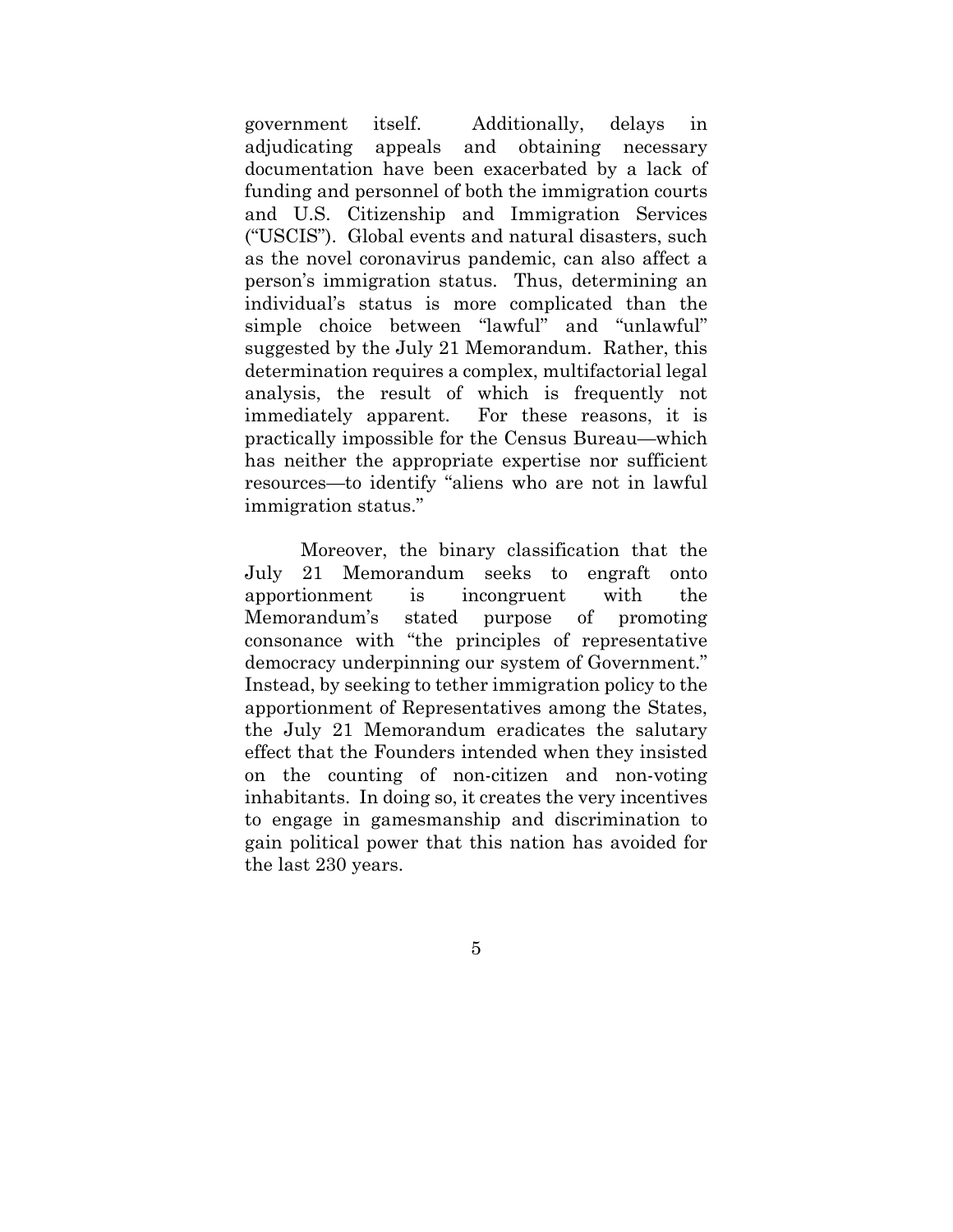#### **ARGUMENT**

### **I. The July 21 Memorandum's framing of immigration status as "lawful" versus "unlawful" disregards the reality of our immigration system.**

In brief, the July 21 Memorandum states that, for purposes of the 2020 Census, "it is the policy of the United States to exclude from the apportionment base aliens who are not in a lawful immigration status under the Immigration and Nationality Act . . . . consistent with the discretion delegated to the executive branch." 85 Fed. Reg. 44679 (July 23, 2020). The Memorandum then directs the Secretary of Commerce (the "Secretary") to supplement data gathered from the census questionnaires with data concerning immigration status from other agencies. *Id.* (citing Exec. Order 13880, 84 Fed. Reg. 33821 (July 11, 2019)).2 However, the Memorandum contains no information about, for example, how the Census Bureau should conduct its analysis, what date should be used for determining status, what types of administrative records would be deemed sufficient to decide or confirm status, and how the Secretary would

<sup>2</sup> The July 21 Memorandum observes that in Executive Order 13880—promulgated in the wake of the defeat of the Administration's attempt to add a citizenship question to Census 2020—executive departments and agencies were instructed to share information with the Department of Commerce. The lawfulness and constitutionality of Executive Order 13880 are the subject of a pending case in the District of Maryland. *See La Union Del Pueblo Entero v. Ross*, C.A. No. GJH-19-2710, 2019 WL 6035604, \*1–2 (D. Md. Nov. 13, 2019).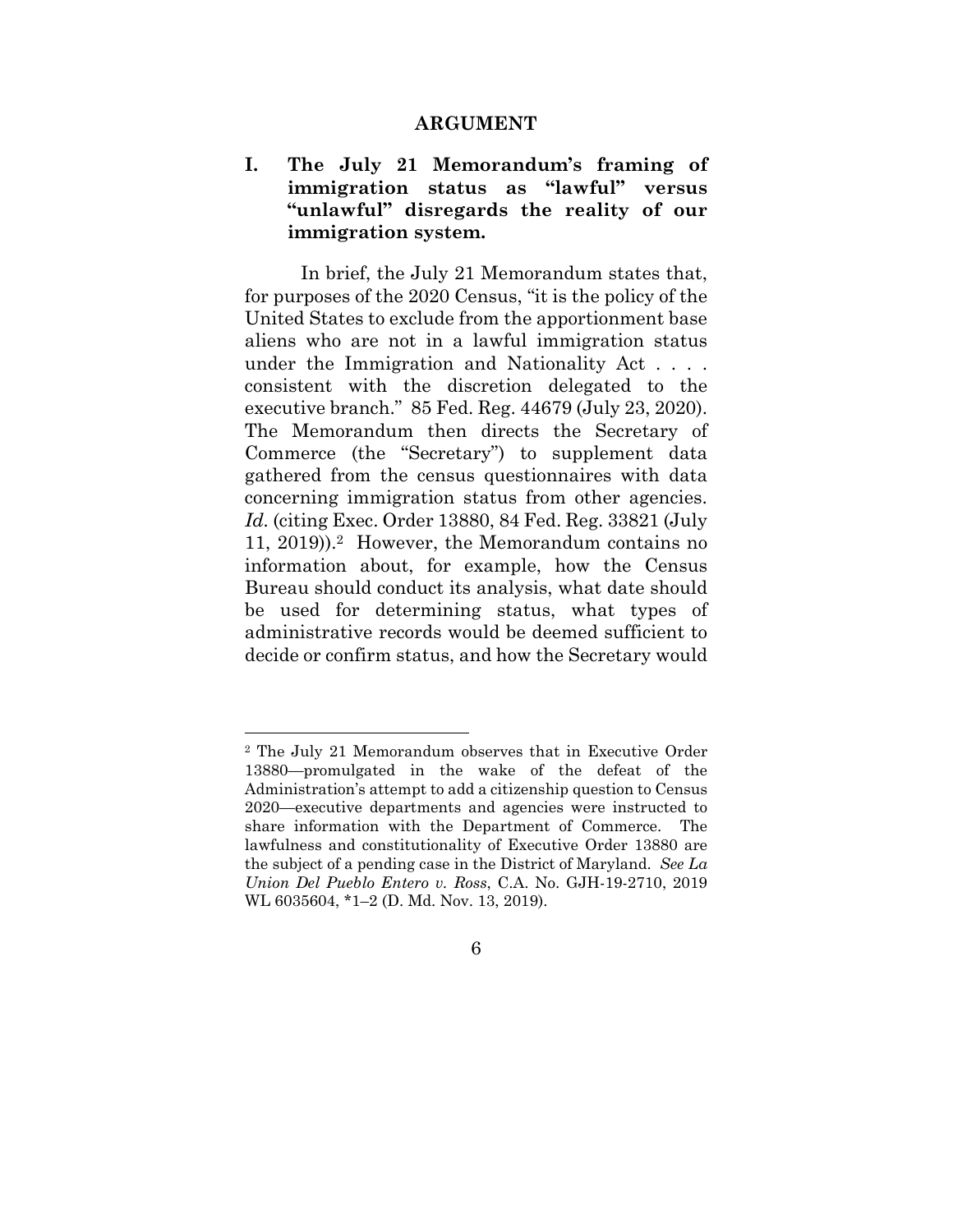exercise discretion to make determinations where status was unclear.

The fulcrum of the July 21 Memorandum, of course, is the identification of "aliens who are not in lawful immigration status" under the Immigration and Nationality Act ("INA"). But the INA, itself, does not set forth a definition of what constitutes "lawful immigration status." *See, e.g., Gazeli v. Sessions*, 856 F.3d 1101, 1105 (6th Cir. 2017) ("Because the INA does not define 'lawful immigration status,' Congress has not 'directly spoken to the question at issue' here, whether a pending request for labor certification confers lawful status."); *Lozano v. Hazelton*, 496 F. Supp. 2d 477, 485 (M.D. Pa. 2007) ("The INA provides no definition for the term 'illegal alien' or the term 'lawfully present.'"). Rather, examples of lawful status are littered throughout the INA, requiring the cobbling together of complex statutory provisions and federal regulations—and then application of an individual's circumstances—to make a status determination in any specific case.

Significantly, immigration status is fluid and constantly changing. An individual's immigration status on January 1 may be different from that on December 31 or even on January 2. Every year, USCIS

processes millions of immigrant and nonimmigrant . . . benefit applications and petitions . . . from foreign nationals seeking to study, work, immigrate, or become citizens of the United States. USCIS receives approximately 711,000 applications per month and roughly 8 million each year. On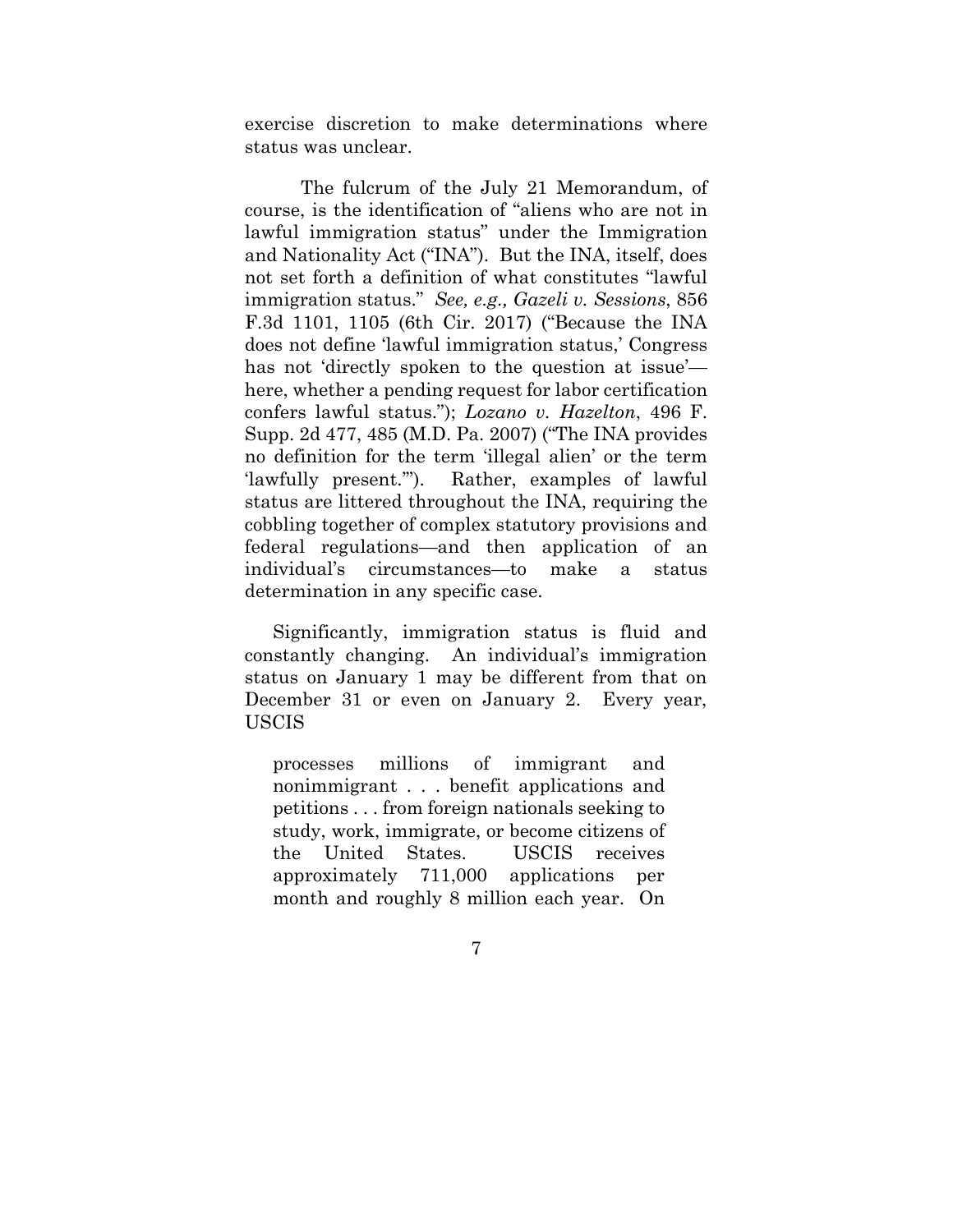an average day, USCIS employees process more than 30,000 applications covering more than 90 types of immigration benefits, issue at least 7,000 permanent resident cards, and naturalize nearly 2,000 new citizens.

Office of Inspector Gen., OIG-19-40, Data Quality Improvements Needed To Track Adjudicative Decisions at  $2(2019)$ , https://www.oig.dhs.gov/sites/default/files/assets/201 9-05/OIG-19-40-May19.pdf. Because of this, and due to the complexity of the INA, at any given time potentially hundreds of thousands of immigrants live in a so-called, "liminal status"—that is, an "inbetween existence of moving in and out of protective states of administrative grace." Jennifer M. Chacón, *Producing Liminal Legality*, 92 Denv. U. L. Rev. 709, 716 (2016). Liminal status describes not only those with pending applications for status (such as adjustment of status), but also those whose lawful status is suddenly canceled or lost. In short: "there is no simple dichotomy between being 'documented' and being 'undocumented.'" Leisy J. Abrego & Sarah M. Lakhani, *Incomplete Inclusion: Legal Violence and Immigrants in Liminal Legal Statuses*, 37 U. Denver L. & Pol'y 265, 266 (2015).

In addition to ignoring the mutable and variable nature of lawful status, the July 21 Memorandum elides the numerous legal and practical complexities involved in determining immigration status. Interpreting the INA as well as its attendant regulatory scheme is an arduous process, not only in light of its conflicting provisions and exceptions, but because records may be incomplete or missing. This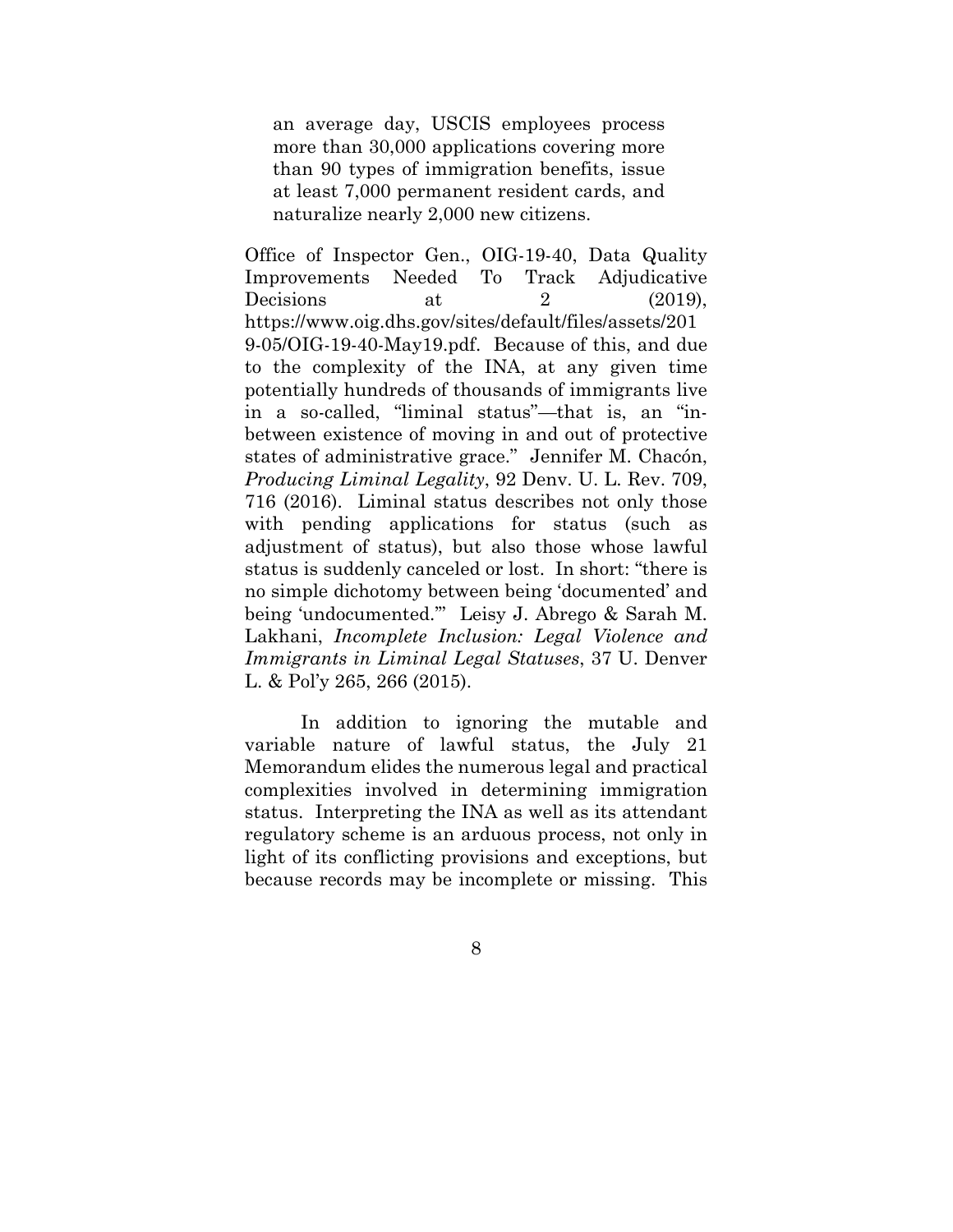documentation dilemma leaves many lawful immigrants simply unable to demonstrate their status. And, due to the strict confidentiality requirements imposed by Title 13 on census records, the Census Bureau cannot rely on other agencies' expertise; it must make determinations on immigration status—an area with which it has little familiarity or competency—on its own.

For all these reasons, the July 21 Memorandum delivers a directive that, on its face, cannot be executed accurately and will undoubtedly exclude even lawful immigrants from the apportionment base.

#### **A. Immigration status is mutable and non-binary.**

Nearly forty years ago, this Court properly recognized the mutability of immigration status in *Plyler v. Doe*, 457 U.S. 202, 220 (1982) (holding that undocumented status is not "an absolutely immutable characteristic"). Immigrants entering the United States have available to them different options to potentially attain lawful status, with many steps (and sometimes missteps) along the way. "An illegal entrant might be granted federal permission to continue to reside in this country, or even become a citizen." *Id*. at 226; *see also id.* at 207 (observing district court held that "under current laws and practices, the illegal alien of today may well be the 'legal alien of tomorrow'"). Indeed, many who have entered this country without inspection are on the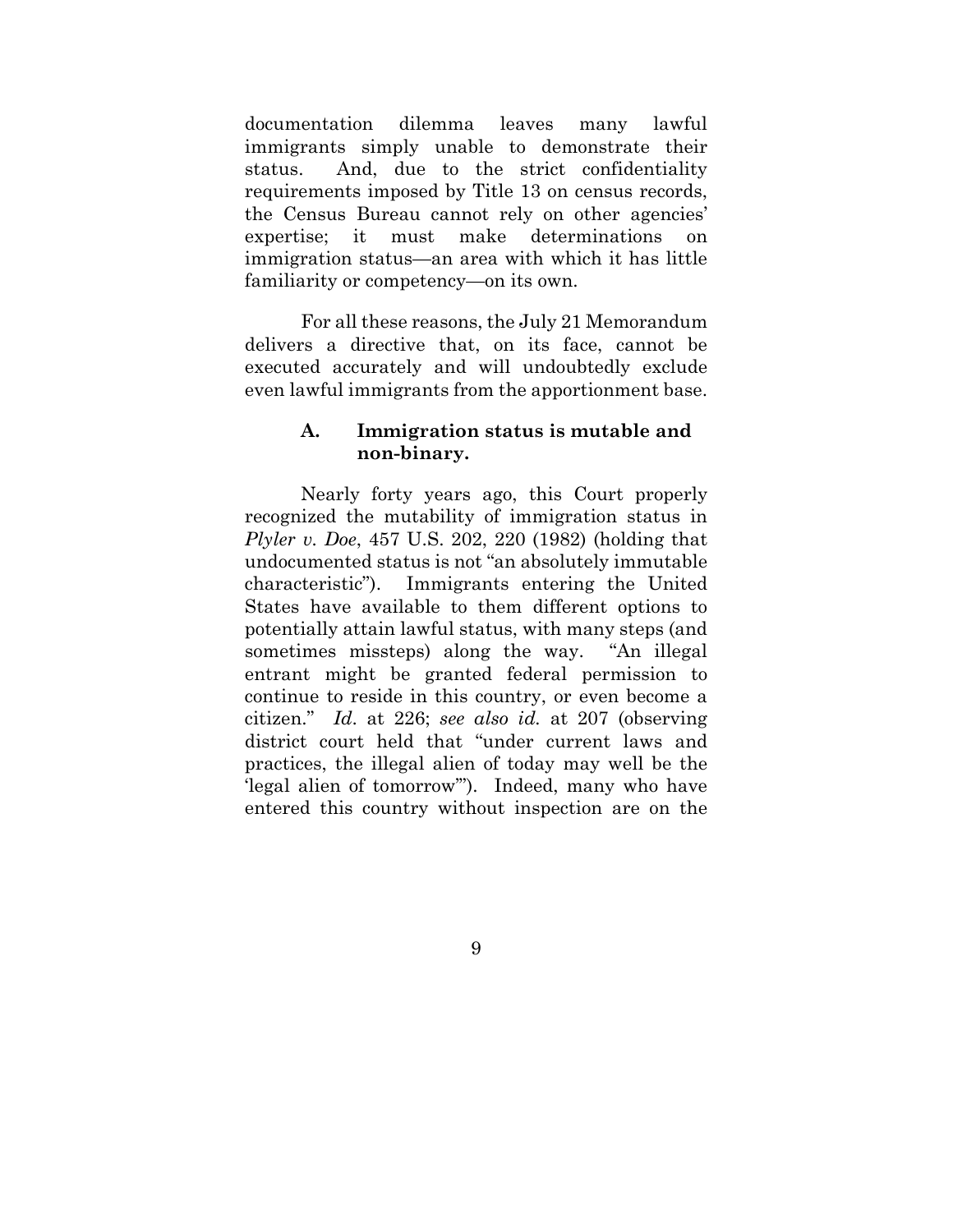journey to lawful status, but have not yet reached their destinations.3

That an individual's immigration status may change is reason enough to include those without "lawful immigration status" in the apportionment base. As the Census Bureau itself has acknowledged, other classifications of non-citizens are required to be counted; the only question is *where* they are counted. *See* Final 2020 Census Residence Criteria and Residence Situations, 83 Fed. Reg. 5525-01 (Mar. 12, 2018) ("The U.S. Census Bureau is committed to counting every person in the 2020 Census once, only once, and in the right place."). For Census 2020, the Residence Criteria provide that a person will be counted at their "usual residence," which is where that person "lives and sleeps most of the time." These rules thus dictate that citizens of foreign countries living in the United States (other than those visiting on a vacation or business trip) be counted. Thus, to exclude persons who inhabit our country from the apportionment base simply because they have not attained "lawful immigration status" at the time of the decennial census4 is irrational and unconstitutional.

In fact, countless individuals are in various stages of the process to attain "lawful status," from

<sup>3</sup> Simply entering the United States without inspection does not mean that an individual is ineligible for nonimmigrant or immigrant status. For example, those who have been trafficked into the United States may apply for "T" status with USCIS. 8 C.F.R. § 214.11.

<sup>4</sup> The July 21 Memorandum does not specify whether the Census Bureau will exclude those who were undocumented at any time during the census-taking period (March to October 2020), or just those who it deems were not "lawful" on April 1, 2020.

<sup>10</sup>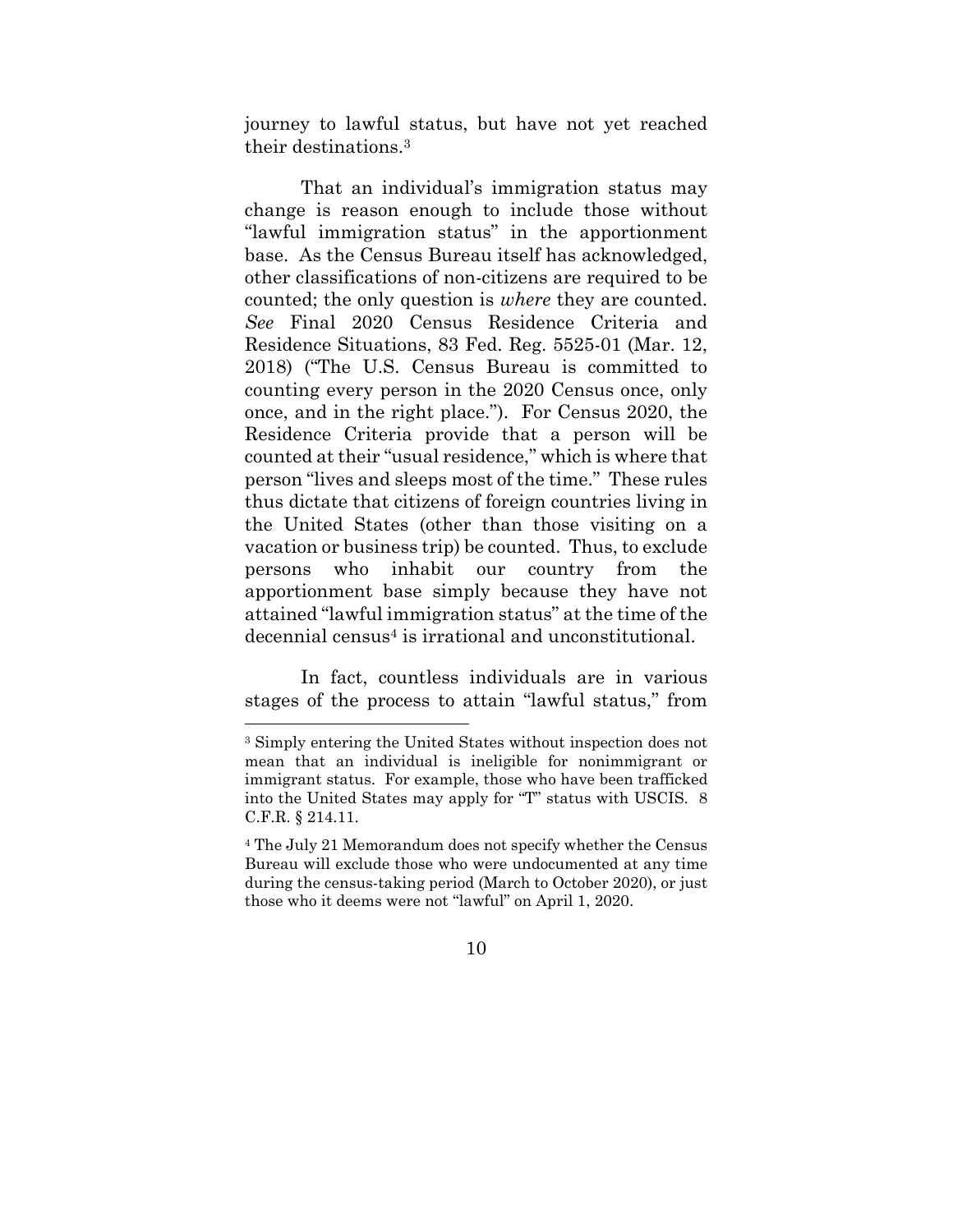applicants for asylum to those who seek permanent residence based on, for example, familial relationships or employment. As discussed more fully below, the INA permits many of these people to remain and even work in the United States while their applications are pending. *See, e.g.*, 8 U.S.C. §§ 1158(d)(2) (allowing work authorization for asylum seekers 180 days after filing of application); 8 C.F.R. § 274a.12 (allowing work authorization for various classes of immigrant or non-immigrant statuses, such as those admitted to United States as a nonimmigrant fiancé or a child of such individual). In an illustration of the contradictions of our immigration law, "[s]ubmitting an application does not change an individual's immigration status, even if the application is bona fide and will ultimately be approved." *Lozano*, 496 F. Supp. 2d at 531. Under the policy announced in the July 21 Memorandum, these "in-between" applicants will be excluded from the apportionment base even though—once their applications are approved—their lawful status will be applied retroactively to the date of their applications. *See* Unlawful Immigration Status at Time of Filing*,* 7 USCIS Policy Manual B.3, 2017 WL 2126549 (Jan. 16, 2020) ("In general, once an immigrant benefit application is approved, an alien is in lawful immigration status as of the date of the filing of the application."). Thus, not only does the July 21 Memorandum neglect the fact that an individual can be deemed "unlawful" one day and "lawful" the next, once acquired, her "lawful immigration status" is *ex tunc*.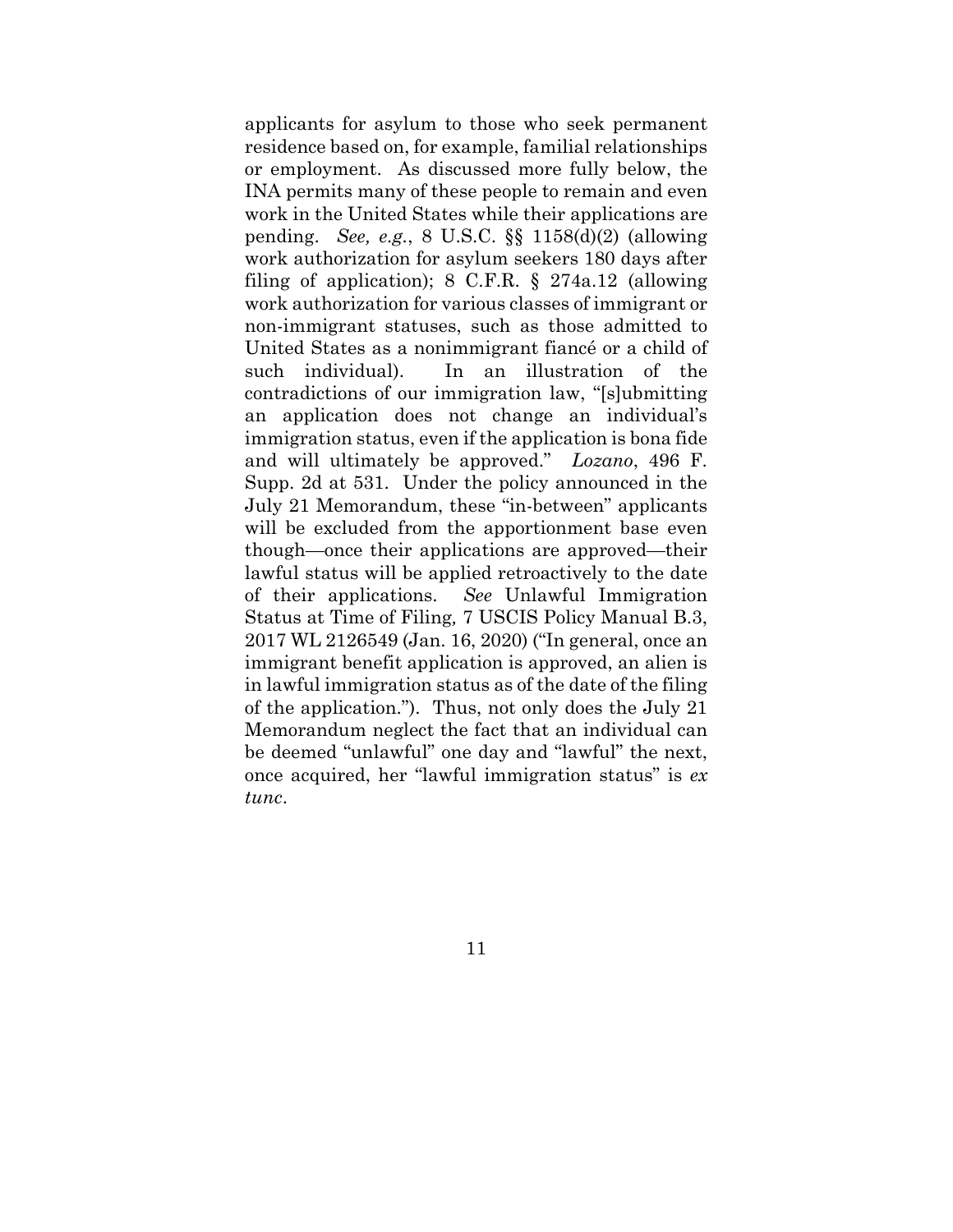#### **B. Immigration status is difficult to discern both legally and practically.**

Beyond the simple fact that immigration status is not the black-white binary suggested in the July 21 Memorandum, "lawful immigration status" is notoriously difficult to discern. In fact, one leading immigration scholar has estimated that as many as 1.15 million people who do not currently possess documentation of legal status nonetheless "hold current or incipient claims to legal status in the United States." David A. Martin, *Twilight Statuses: A Closer Examination of the Unauthorized Population*, Migration Policy Institute Policy Brief 1– 9 (2005). As outlined below, the Census Bureau possesses neither the statutory authority, the expertise, nor the requisite documentation to precisely and accurately identify and exclude undocumented immigrants from the congressional apportionment base before December 31, 2020.

#### **1. "Lawful status" is an elusive legal concept.**

Although the July 21 Memorandum suggests that a straightforward application of the INA will identify undocumented immigrants, the reality is far more complicated. This is due not only to the bewildering structure of the statute—marked both by absolute criteria and abundant exceptions—but also as a result of dissonance between Congress's intent and executive enforcement. The outcome of individual status questions against this patchwork system can therefore be difficult to predict or ascertain.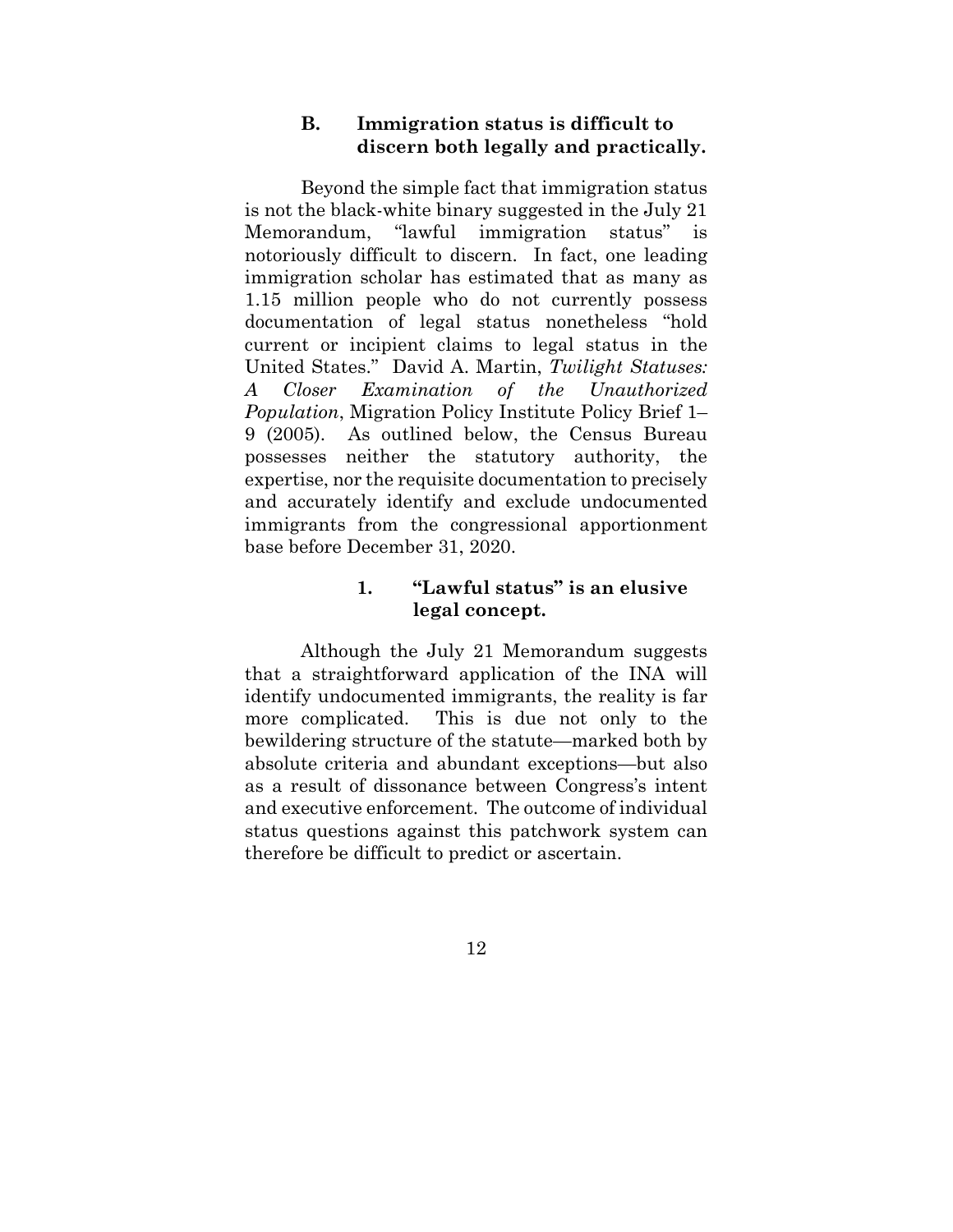Even this Court has struggled to interpret the INA because statutory language within the same section of the Act is seemingly incongruous. In *Scialabba v. De Osorio*, the Court analyzed the status of minors who qualified as child beneficiaries when a sponsoring petition was filed under the INA, but who "aged out" before a family-based immigrant visa became available. 573 U.S. 41, 45 (2014). Justice Kagan observed:

We might call [§1153(b)(3)] Janus-faced. Its first half looks in one direction, toward the sweeping relief the respondents propose, which would reach every aged-out beneficiary of a family preference petition. But . . . , the section's second half looks another way, toward a remedy that can apply to only a subset of those beneficiaries . . . . The two faces of the statute do not easily cohere with each other: Read either most naturally, and the other appears to mean not what it says. That internal tension makes possible alternative reasonable constructions, bringing into correspondence in one way or another the sections' different parts.

*Id.* at 57. The Court ultimately concluded that it could not clearly determine what Congress intended.

Further, there is no reliable means of classifying an individual as "lawful" or "unlawful" if her status is the subject of pending judicial proceedings. An individual's legal status can change overnight as a result of court action. These cases include where an immigration judge makes a finding of removability, but decides not to immediately deport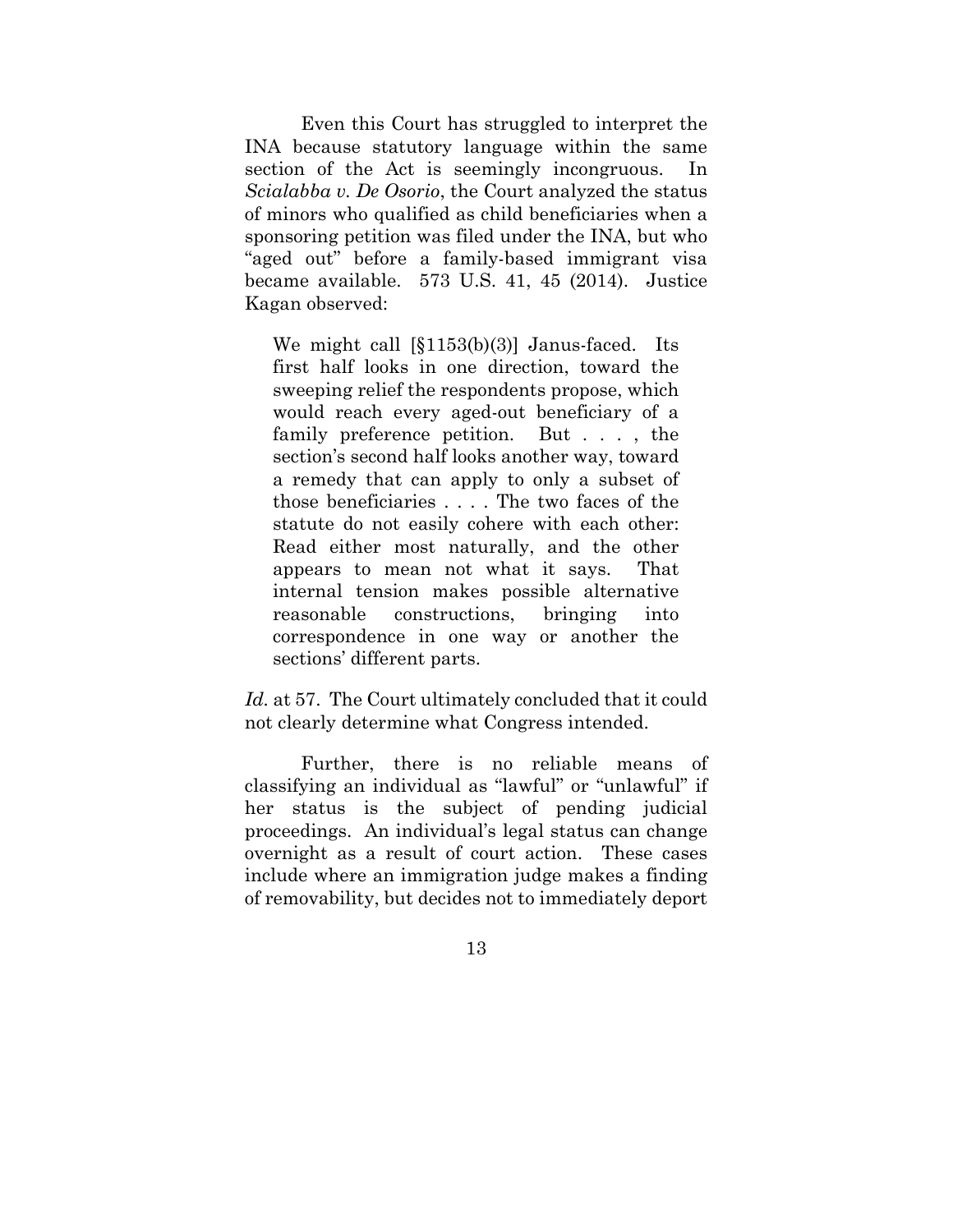an individual. *See* 8 U.S.C. §§ 1103(g), 1229(a); s*ee also Bonilla v. Lynch*, 840 F.3d 575 (9th Cir. 2016) (remanding case to Board of Immigration Appeals to reconsider denial of *sua sponte* reopening of deportation proceedings, in light of incorrect application of legal standard). In these and similar cases, there is no way for a third-party like the Census Bureau to appropriately assess the individual's status or predict whether or not she may be permitted to remain in the country. *See, e.g.*, *Plyer*, 457 U. S. at 236 (Blackmun, J., concurring) ("[T]he structure of the immigration statutes makes it impossible . . . to determine which aliens are entitled to residence, and which eventually will be deported.").

Another example relates to continuances during removal proceedings. "Continuances . . . are critical to give noncitizens time to find a representative, obtain corroborating evidence, present relevant witness testimony, and receive a decision from the USCIS on a pending visa petition that would create a path to legal status." Fatma E. Marouf, *Executive Overreaching in Immigration Adjudication*, 93 Tul. L. Rev. 707, 747 (2019). Put another way, a continuance may be essential to allow a noncitizen to take the very "steps to secure a lawful immigration status under our laws" referenced in the July 21 Memorandum. But despite their criticality, there is no evidence that the Census Bureau has the institutional competence to evaluate them. Immigration judges consider the following factors when exercising discretion to grant continuances: the likelihood that the immigrant will be granted collateral relief, whether the grant of relief will materially affect the outcome of the removal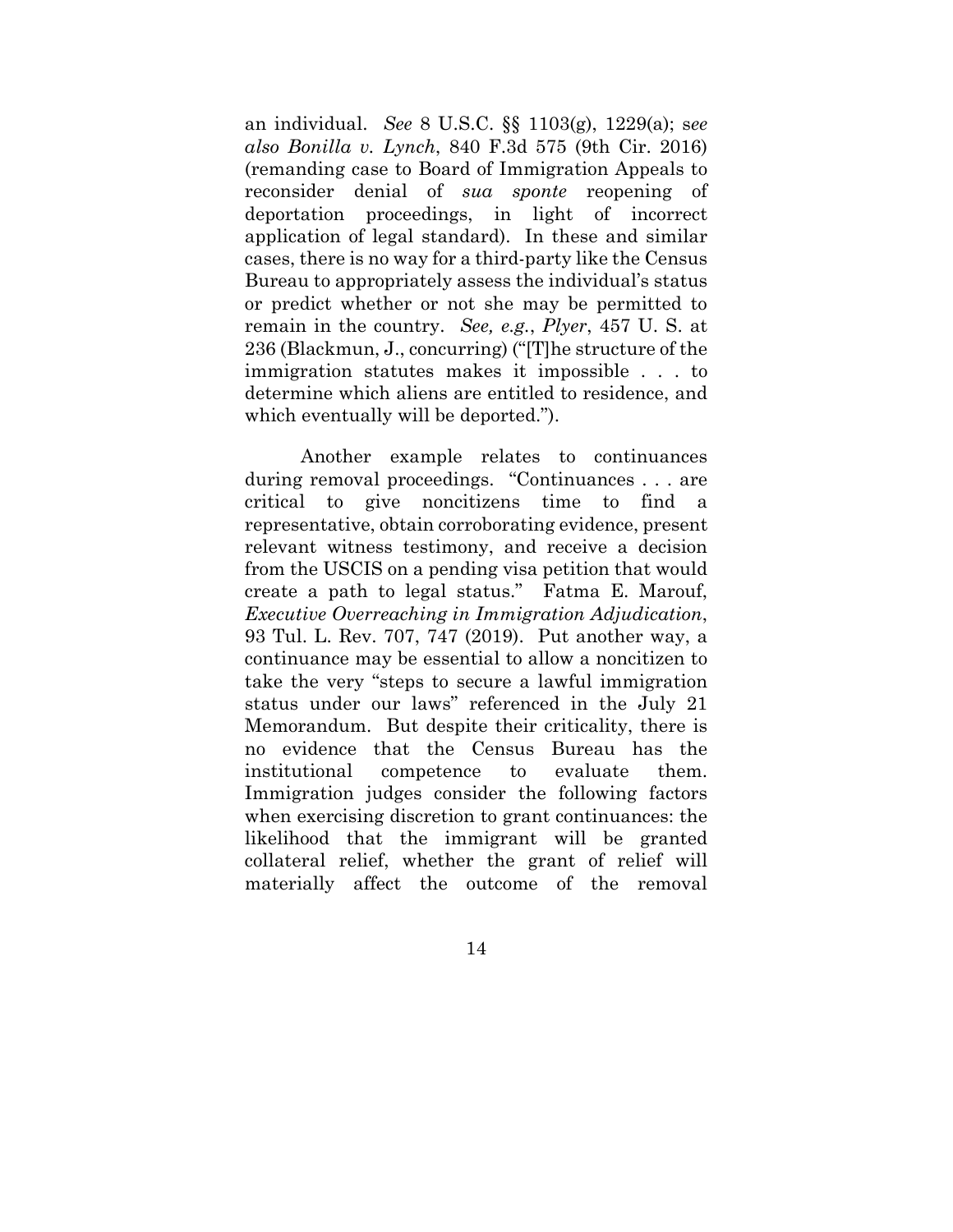proceedings; the DHS response to the motion; whether the underlying visa petition is prima facie approvable; the respondent's statutory eligibility for adjustment of status; whether the respondent's application for adjustment merits a favorable exercise of discretion; and the reason for the continuance and other procedural factors. *See Matter of L-A-B-R-*, 27 I. & N. Dec. 405, 406–408 (2018). The Census Bureau, armed solely with administrative records, has no bases or expertise to evaluate these complex factors or to understand the relevant procedural nuances, on which many status determinations hinge. Similarly, the Bureau lacks the time and expertise to engage in rigorous factual findings or analyses. As just one example, the Bureau is poorly positioned to determine whether the beneficiary of an approved work-visa is still eligible to adjust their status to legal permanent residency because their failure to maintain continuous "lawful status" was "through no fault of [their] own or for technical reasons." *See, e.g.*, *Gazeli*, 856 F.3d at 1105 (citing 8 U.S.C. §§ 1255(a), (c)(2)).

Furthermore, the Memorandum completely disregards the fact that the INA permits those without "lawful status" to remain in the United States. Under the INA, removal must, in certain cases, be deferred or suspended for a variety of reasons, including for humanitarian considerations. *See, e.g.*, 8 U.S.C. § 1231(b)(3) (restriction on removal to a country where immigrant's life or freedom would be threatened); § 1254a (temporary protection from removal for fear of prosecution or ongoing armed conflict in home country);  $\S$  1182(d)(5)(A) (parole for "urgent" humanitarian reasons or significant public benefit");  $\S$  $1227(a)(1)(E)(iii)$  (waiver of deportability for purposes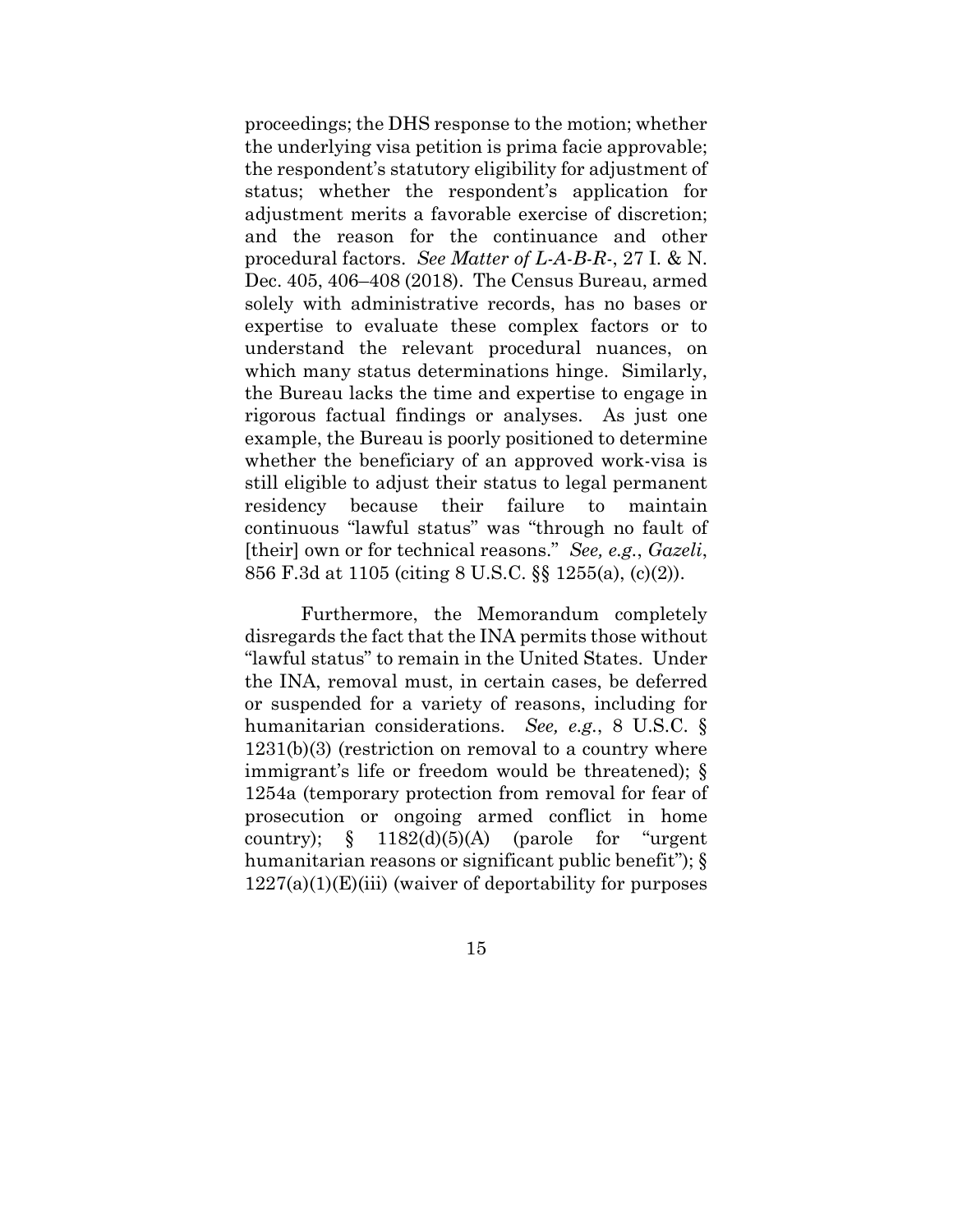of family unity). The INA also allows the beneficiaries of approved I-140 employment petitions—who have lived in this country for years in liminal status—to remain and work here while they await the opportunity to apply for lawful permanent residence. Id. at § 1255.<sup>5</sup> According to recent estimates, the federal government has approved more than one million petitions for workers, investors, and their families who cannot receive legal permanent residence solely as a result of the annual caps, which were last updated thirty years ago. This backlog is estimated to reach 2.4 million by 2030. David J. Bier, *Backlog for Skilled Immigrants Tops 1 Million: Over 200,000 Indians Could Die of Old Age While Awaiting Green Cards*, CATO Institute (Mar. 30, 2020), https://www.cato.org/publications/immigrationresearch-policy-brief/backlog-skilled-immigrantstops-1-million-over. Thus, not having "lawful"

<sup>5</sup> For example, an individual born in India who is the beneficiary of an I-140 second preference (EB-2) petition can apply for an immigrant visa in November 2020 only if her I-140 or, if applicable, labor certification application was received on or before May 15, 2011. *See* USCIS, When to File Your Adjustment of Status Application for Family-Sponsored or Employment-Based Preference Visas: November 2020 (2020), https://www.uscis.gov/green-card/green-card-processes-andprocedures/visa-availability-priority-dates/when-to-file-youradjustment-of-status-application-for-family-sponsored-oremployment-based-57. It is estimated that immigrants from India may wait fifty years before they can even apply to adjust their status. *See* Abigail Hauslohner, *Employment Green Card Backlog Tops 800,000, Most of them Indian*, Washington Post, Dec. 17, 2019, *available at*  https://www.washingtonpost.com/immigration/the-employmentgreen-card-backlog-tops-800000-most-of-them-indian-asolution-is-elusive/2019/12/17/55def1da-072f-11ea-8292 c46ee8cb3dce\_story.html.

<sup>16</sup>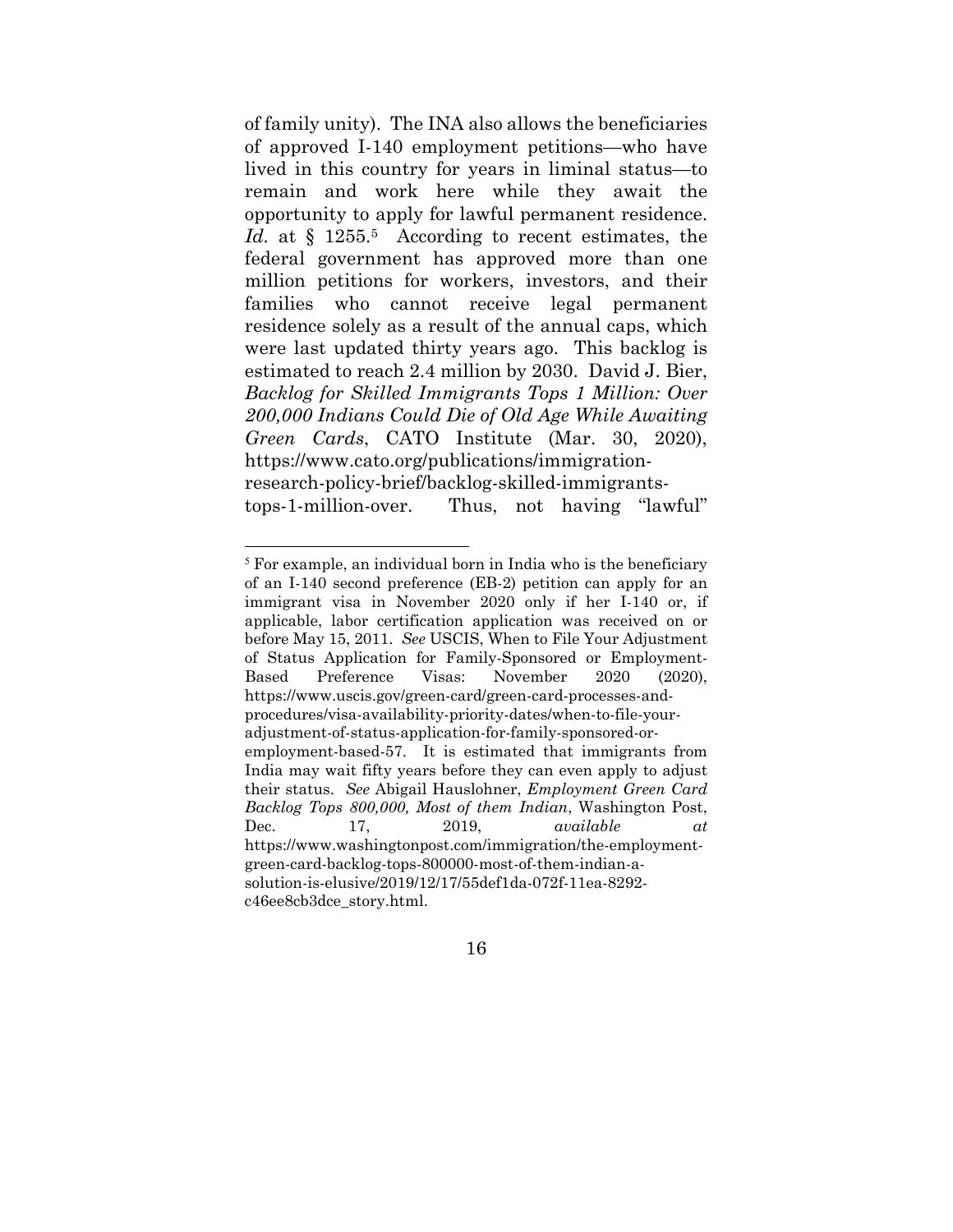immigration status under the INA does not *ipso facto*  mean that an individual is not legally permitted to be in the United States or, as the July 21 Memorandum suggests, that she has committed any wrongdoing. *See Plyler*, 457 U.S. at 220 (observing it is "difficult to conceive of a rational justification" for penalizing those present in the United States "on the basis of a legal characteristic over which [they] can have little control.").

In addition, an individual who is removable under the INA may nonetheless have permission from the Executive Branch to remain in the country. For example, in 1987 the Reagan Administration adopted the "Family Fairness" program under which minor children were allowed "to remain in the United States even though they d[id] not qualify on their own" if their "parents ha[d] qualified under the provisions of IRCA." *See, e.g.*, Alan C. Nelson, Comm'r, INS, *Legalization and Family Fairness—An Analysis* (Oct. 21, 1987), 64 No. 41 Interpreter Releases 1191, app. I, at 1201 (Oct. 26, 1987). A few years later, President George H. W. Bush issued an Executive Order directing the Attorney General and Secretary of State to defer removal of certain nationals from the People's Republic of China in response to the suppression of the Tiananmen Square protests of 1989. Exec. Order 12711, 55 Fed. Reg. 835 (Jan. 9, 1990). More recently, under the Deferred Action for Childhood Arrivals ("DACA") program established by President Barack Obama, approximately 700,000 individuals brought to the United States as children were invited by USCIS to apply for a two-year forbearance of their removal rendered eligible for work authorization. *Dep't of Homeland Sec. v. Regents of the Univ. of Cal.*, 140 S.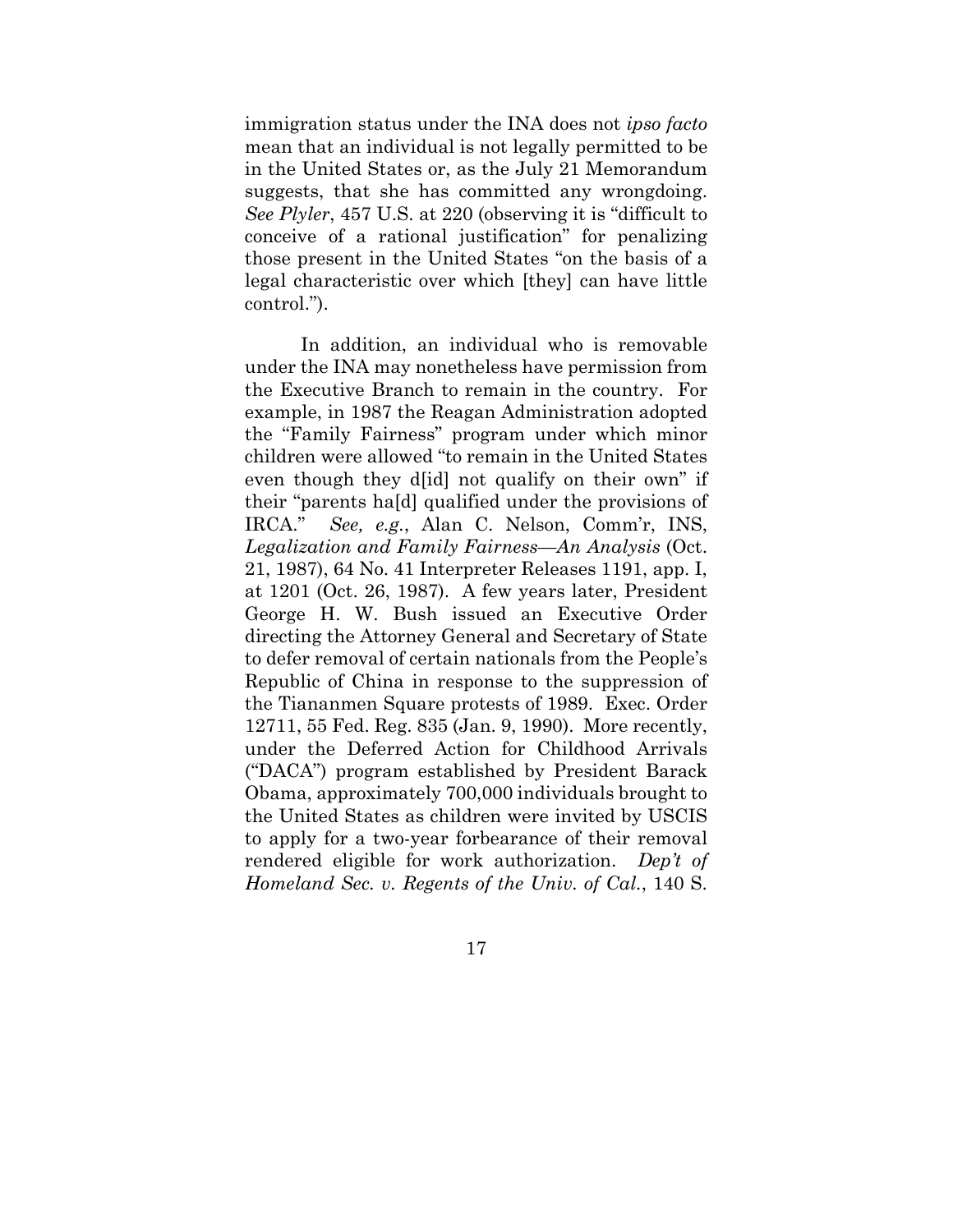Ct. 1891, 1901 (2020). Critically, in many instances, deferred action does not confer "lawful immigration status." *See, e.g.*, *Zheng v. Gonzales*, 422 F.3d 98, 111 (3d Cir. 2005) (observing deferred enforced departure "is not an admission status . . . . This moratorium in enforcement of immigration laws against some aliens did not transform them into lawfully admitted immigrants."); Memorandum from Janet Napolitano, Sec'y of Homeland Security, to David V. Aguilar, U.S. Customs & Border Protection Acting Comm'r et al. at 3 (June 15, 2012), https://www.dhs.gov/xlibrary/assets/s1-exercisingprosecutorial-discretion-individuals-who-came-to-usas-children.pdf ("This [DACA] memorandum confers no substantive right, immigration status or pathway to citizenship."); *but see Regents*, 140 S. Ct. at 1906 (noting that the DACA memorandum "does not announce a passive non-enforcement policy; it created a program for conferring immigration relief.").6

Accordingly, it is effectively impossible for the Census Bureau, given its statutory deadline, limited evidence, and lack of subject matter expertise, to identify those individuals without "lawful immigration status." The reality is that many immigrants who may lack "lawful immigration status"

<sup>6</sup> Further exemplifying the mutability of an individual's status, the complexity of the system, and the role of the courts, the United States District Court for the Eastern District of New York just recently held that Mr. Chad F. Wolf "was not lawfully serving as Acting Secretary of Homeland Security" . . . when he issued the July 28, 2020 memorandum," which effectively suspended DACA following this Court's decision in Regents. *Batalla Vidal v. Wolf*, Nos. 16-cv-4756, 17-cv-5228, 2020 WL 6695076 (E.D.N.Y. Nov. 14, 2020) (order granting motion for summary judgment).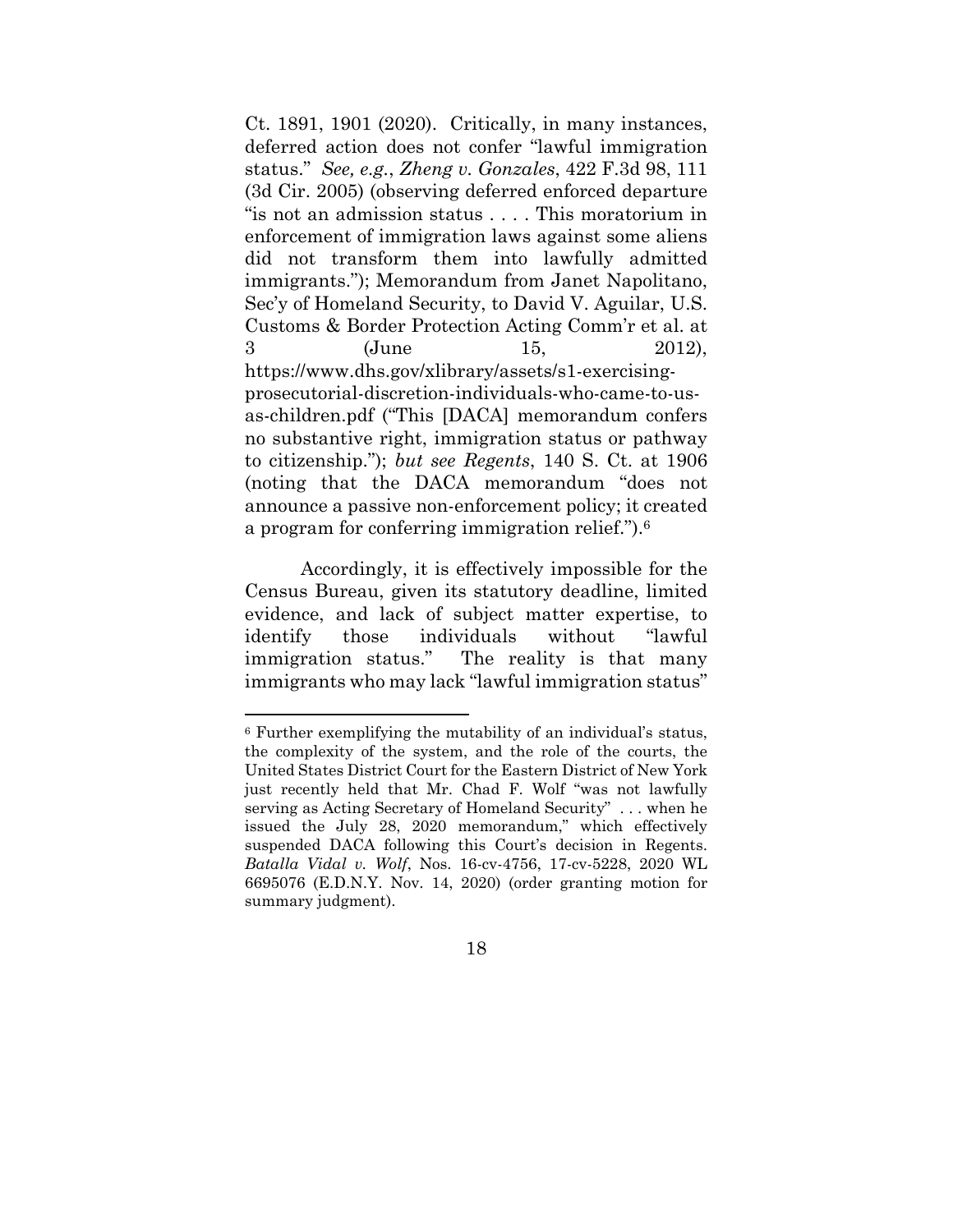have simultaneously been granted permission to remain in the United States. Because of this paradox, a "determination of whether a noncitizen . . . is or is not 'lawfully present' in the United States" is "a blunt binary classification that is inconsistent with the extensive array of immigration statuses provided under federal law and with the complex, often discretionary processes by which the federal government enforces and adjudicates immigration law." *Villas at Parkside Partners v. City of Farmers Branch, Tex.*, 726 F.3d 524, 547 (2013); *Taylor v. Barnhart*, 399 F.3d 891, 897–898 (8th Cir. 2005) (denying a writ of mandamus for social security benefits where it was unclear whether plaintiff, who had been adopted as a child and had lived in the United States for years, was lawfully present, based on her adoptive father's initial visa petition).

### **2. Incomplete, inaccurate, or absent documentation further complicates identifying "lawful" status.**

The July 21 Memorandum's assumption that documentation alone can explain "lawful" status is faulty. Beyond the legal complexities of determining status, in many cases documentation is not readily available to prove status. This is due to several structural and practical problems, including that: (1) numerous governmental agencies are responsible for immigration matters, causing documentation to be scattered among various locations; (2) some statuses have no documentation associated with them at all; (3) inaccuracies in USCIS and other governmental databases; and (4) immigration agencies are facing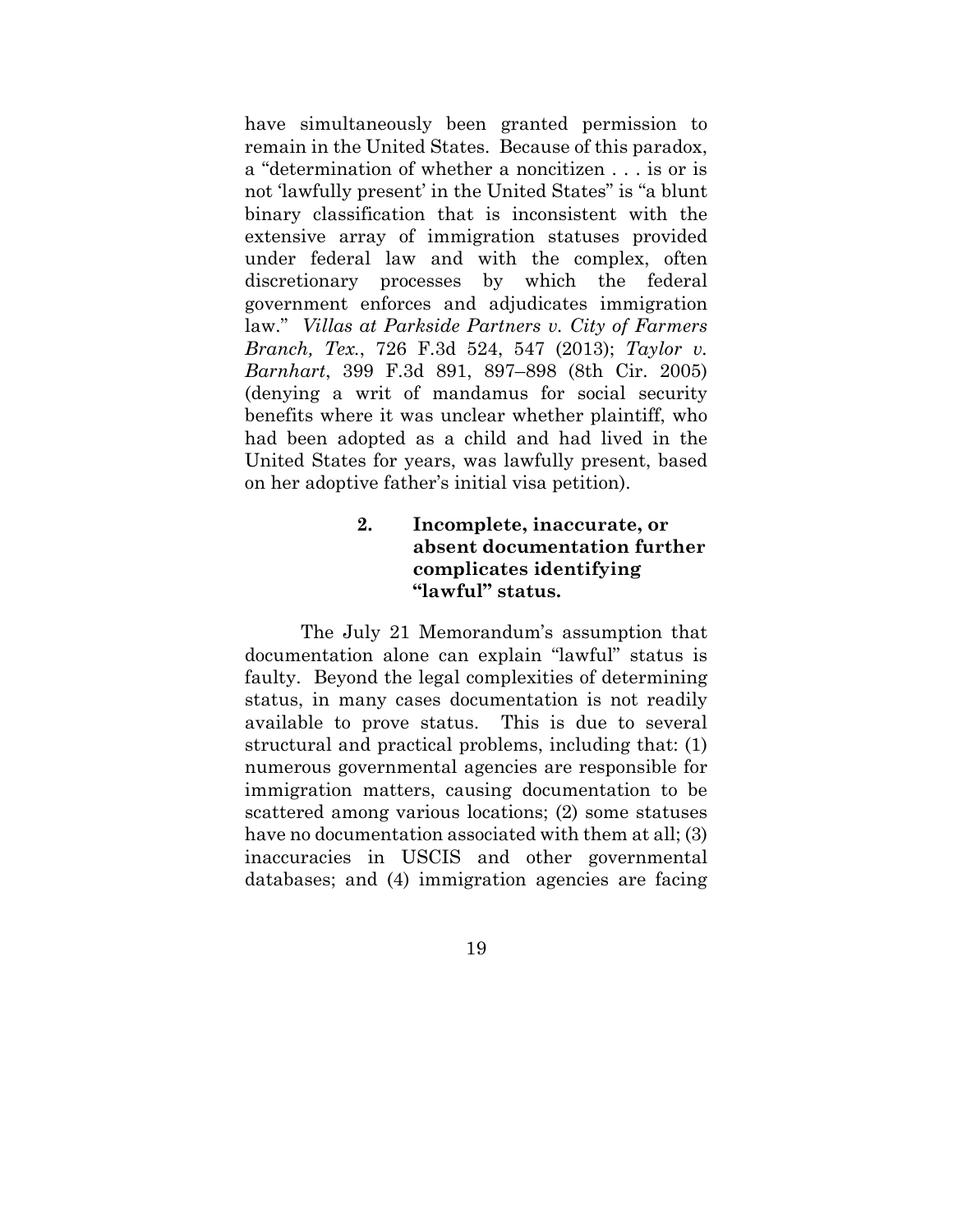substantial backlogs that have only grown in light of COVID-19. The presence or absence of documentation simply cannot convey whether an individual has permission to be in the country.

As an initial matter, within the Department of Homeland Security, USCIS is responsible for adjudicating immigration relief petitions and applications, 6 U.S.C. § 271(b), while Immigration and Customs Enforcement ("ICE") is responsible for investigations relating to the enforcement of immigration laws. *See* ICE, *What We Do*, https://www.ice.gov/overview (last visited Nov. 11, 2020). Customs and Border Protection ("CBP") is responsible for securing the country's borders,7 6 U.S.C. § 211, and the Department of State administers immigrant and nonimmigrant visas and manages foreign policy. *See* 8 U.S.C. § 1201. Significantly, the Department of Justice, which includes the immigration courts and BIA, is responsible for adjudicating removal proceedings and deciding whether an individual qualifies for one of the many forms of protection and relief from removal. Thus, the existence and location of immigration documentation varies based on status, and—even when records exist—they could be located at various agencies within DHS (including USCIS, ICE, or CBP) or at the Department of State.

Additionally, for many immigrants, there simply is no documentation to support their status.

<sup>7</sup> CBP also processes Canadian applicants for admission in TN or L-1 categories. USCIS, Traveling on TN or L1 Visa from Canada?, https://www.cbp.gov/travel/canadian-and-mexicancitizens/traveling-tn-or-l1-visa-canada.

<sup>20</sup>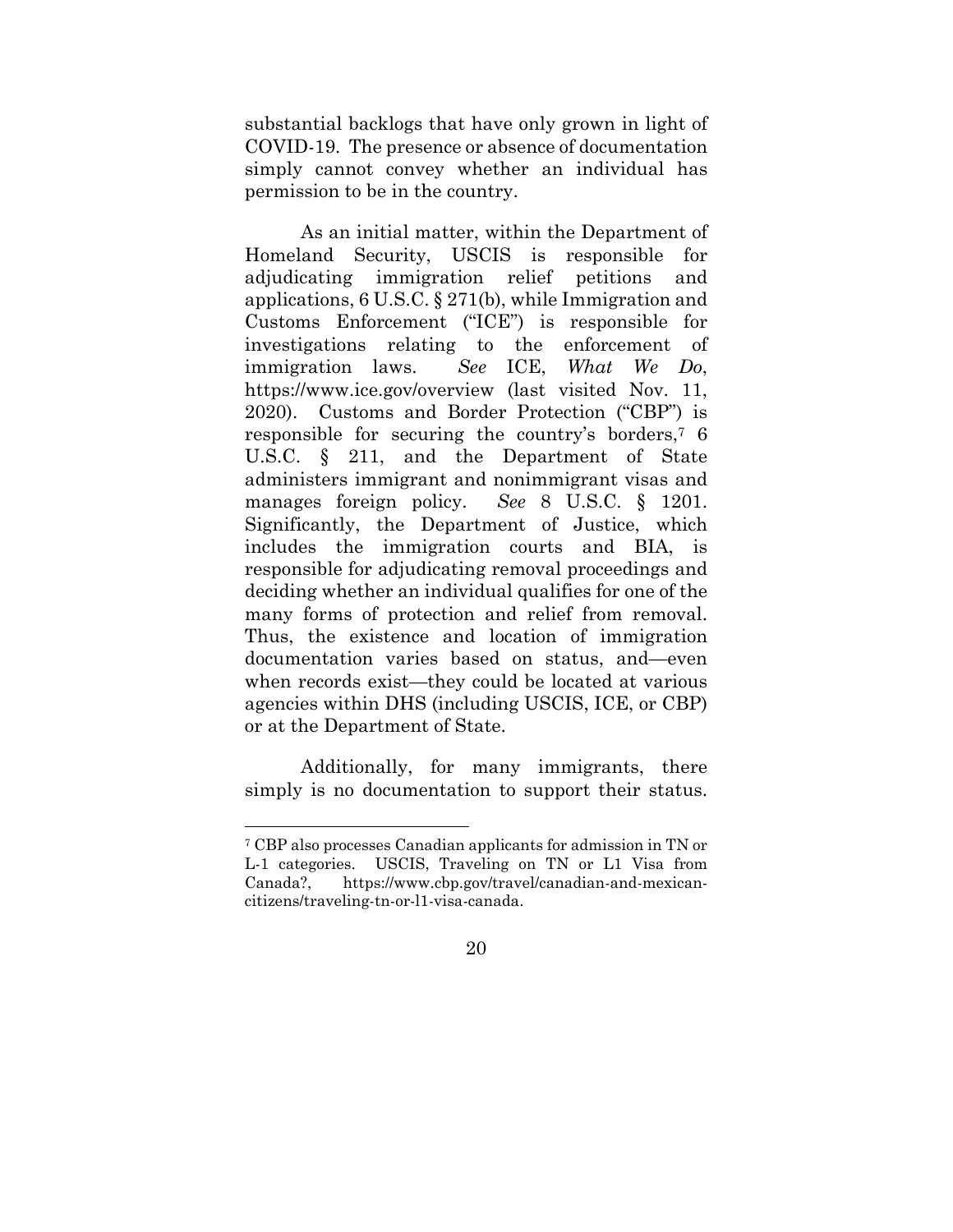This includes (but is not limited to) applicants for Temporary Protected Status ("TPS"), asylum, survivors of abuse self-petitioning for certain forms of relief under the Violence Against Women Act, victims of certain crimes, and travelers participating in visa waiver programs. *See* 8 U.S.C. § 1229b, 1231(b)(3); § 1254a. In fact, the federal government estimated that "over 14 million non-citizens were admitted in fiscal year 2009 under the visa waiver program who have no federal registration documents." *See* Brief of *Amici Curiae* the *Friendly House* Plaintiffs at 10, *United States v. Arizona*, 689 F.3d 1132 (2010). Further, when status is granted during removal proceedings, administrative files are likely to remain incomplete until biometrics data and confirmation of background checks are updated. *See* DHS, Fact Sheet: USCIS and ICE Procedures Implementing EOIR Regulations on Background and Security Checks on Individuals Seeking Relief or Protection from Removal In Immigration Court or Before the BIA (Aug. 2011), https://www.uscis.gov/sites/default/files/document/fac t-sheets/EOIR\_FactSheet\_2011\_FINAL.pdf. After asylum or adjustment of status is granted at a hearing, the only evidence of the immigrant's "lawful status" may be a hearing transcript until the individual attends an appointment at the local USCIS office to obtain documentation of their status. This process can take months and has been significantly delayed by the COVID-19 pandemic. DHS, Post-Order Instructions For Individuals Granted Relief Or Protection From Removal By Immigration Court (2019),

https://www.uscis.gov/sites/default/files/document/gui des/PostOrderInstructions.pdf; *see also* USCIS Response to COVID (2020),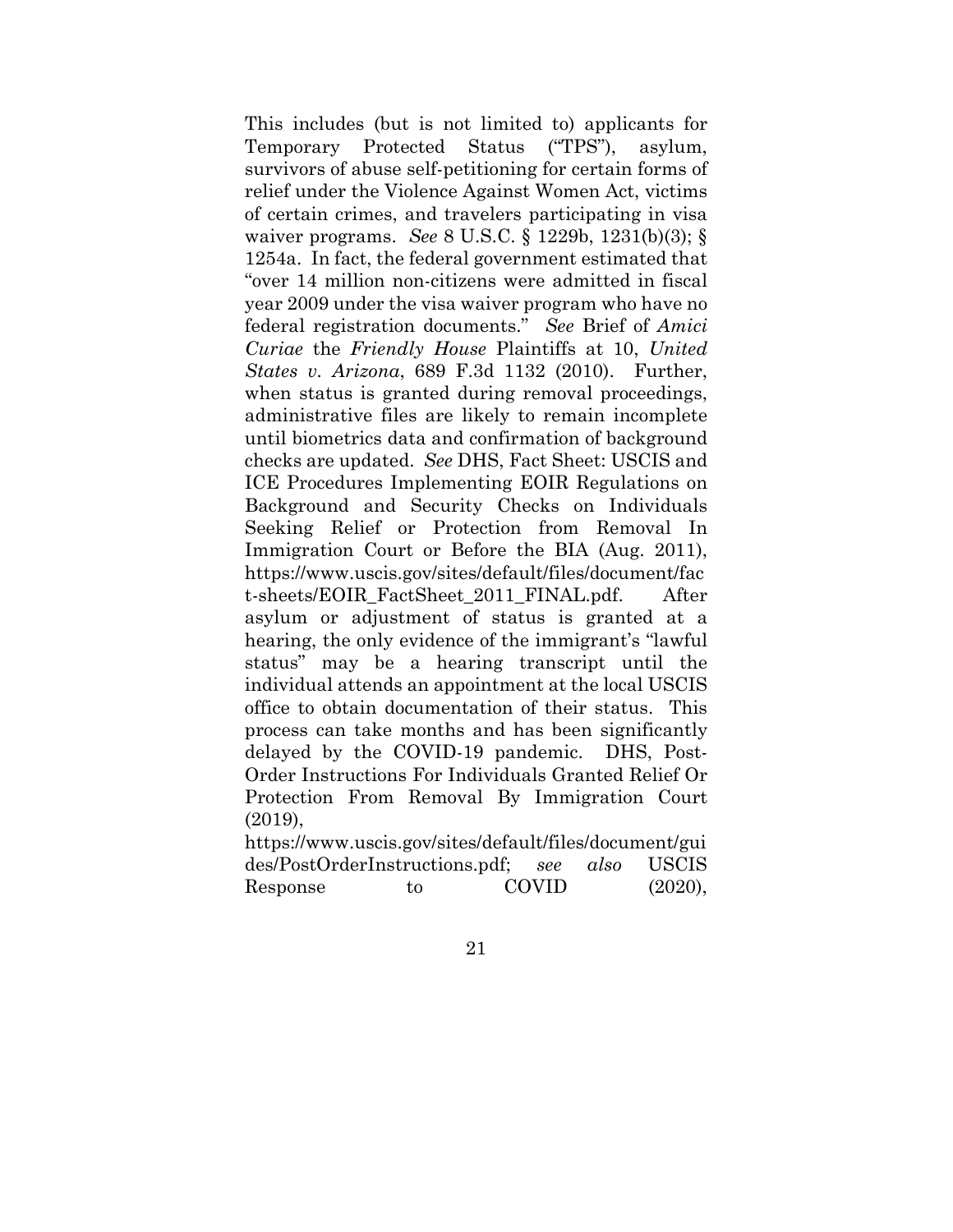https://www.uscis.gov/about-us/uscis-response-tocovid-19.

Even where documents may exist, substantial inaccuracies in administrative records have plagued USCIS. A 2015 report found that "USCIS ha[d] not implemented an effective process to track adjudicative decisions and ensure data integrity in its [information management system]." That analysis revealed that "only 66% of adjudicative decisions could be tracked," due to a "decentralized policy that allow[ed] service centers and field offices discretion in deciding which users can enter benefit decisions in the system," without adequate monitoring and system controls. *See* OIG-19-40, *supra* 15, at i. As a result, document mismatches due to processing errors, name changes, and transliteration may further result in exclusion of certain immigrants lawfully present here.

Erroneous reports on immigration status have also been a recurring problem. A study by the Migration Policy Institute found, "based on government data, . . . that from 2002 to 2004, when police queried names in the FBI's National Crime Information Center database, the officer received erroneous immigration hits in almost 9,000 cases. The rate of false positives was 42 percent overall, and some individual law enforcement agencies had error rates as high as 90 percent." Press Release, MPI Report Shows Database Errors Plague Federal Effort to Induce Immigration Enforcement by Local Police, Migration Policy Institute (Dec. 8, 2005), https://www.migrationpolicy.org/news/databaseerrors-plague-federal-effort-immigrationenforcement.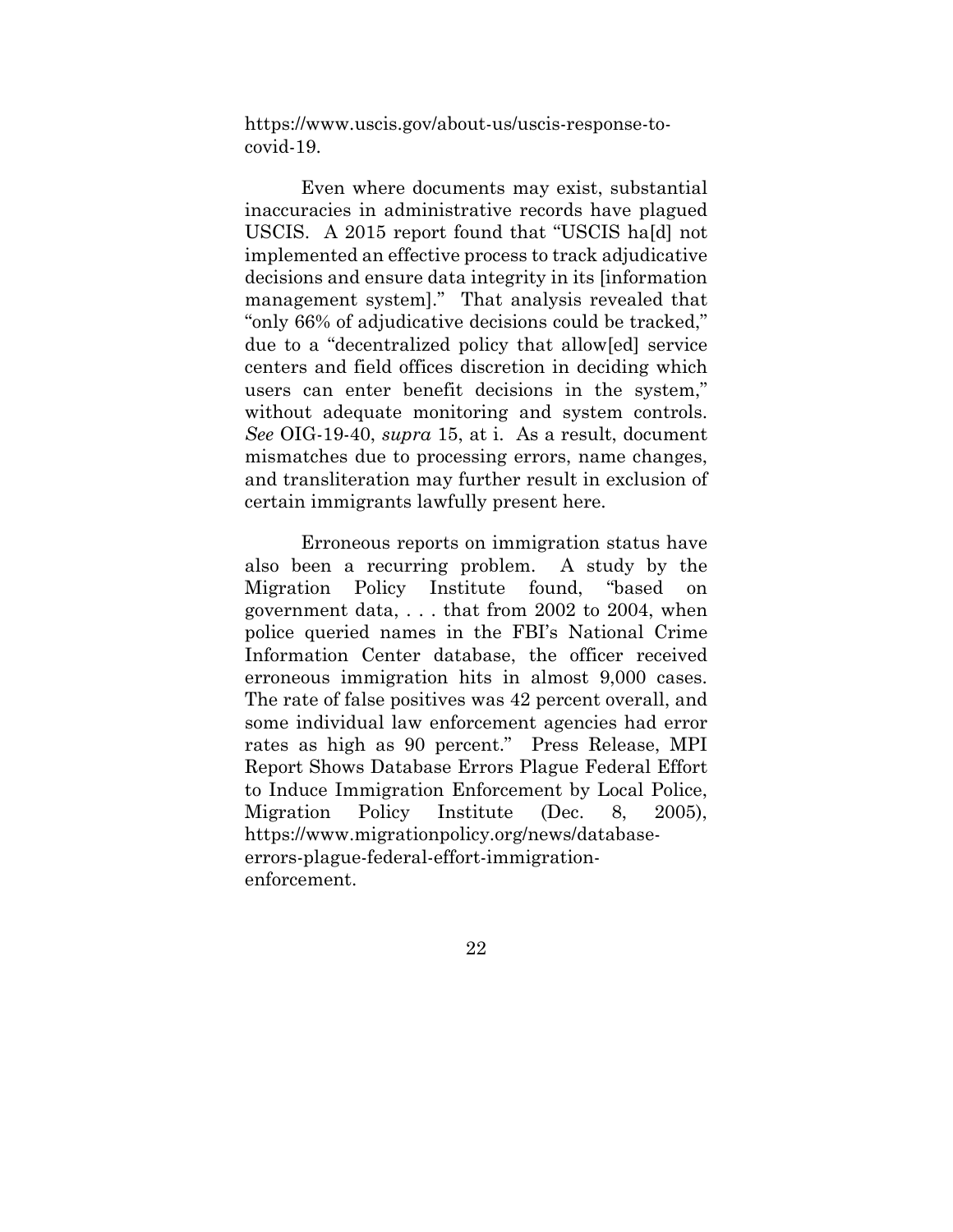Finally, increasing backlogs of immigration applications, petitions, and appointments have caused significant delays and impacted the ability of individuals to complete their files or even to obtain documentation once relief has been granted. These backlogs have only been exacerbated by COVID-19. In March 2020, USCIS suspended a variety of services, including, among other things, interviews, biometrics appointments, immigration court proceedings (including Master Calendar Hearings), and naturalization services. Press Release, USCIS, USCIS Preparing to Resume Public Services on June 4 (Mar. 27, 2020), https://www.uscis.gov/news/alerts/uscis-preparing-toresume-public-services-on-june-4. In a press release dated June 25, 2020, USCIS Director Joseph Edlow confirmed that, as a result of the coronavirus pandemic, "[f]orecasts predict a crippling budget shortfall that requires assistance from Congress to allow USCIS to maintain current operations." Press Release, USCIS, Deputy Dir. for Pol'y Statement on USCIS' Fiscal Outlook (June 25, 2020), https://www.uscis.gov/news/news-releases/deputydirector-for-policy-statement-on-uscis-fiscal-outlook.

Around the same time, the Acting Secretary of USCIS requested that the Committee on Appropriations approve funding of \$1.221 billion, following a notification to Congress that the agency had sustained significant budget shortfalls as a result of the coronavirus pandemic. Letter from Russell T. Vought, Acting Dir., to Richard C. Shelby, Comm. on Appropriations Chairman (June 19, 2020), https://www.uscis.gov/sites/default/files/document/not ices/OMB\_letter.pdf; Letter from Chad F. Wolf, Acting Sec'y, to Richard C. Shelby, Comm. on Appropriations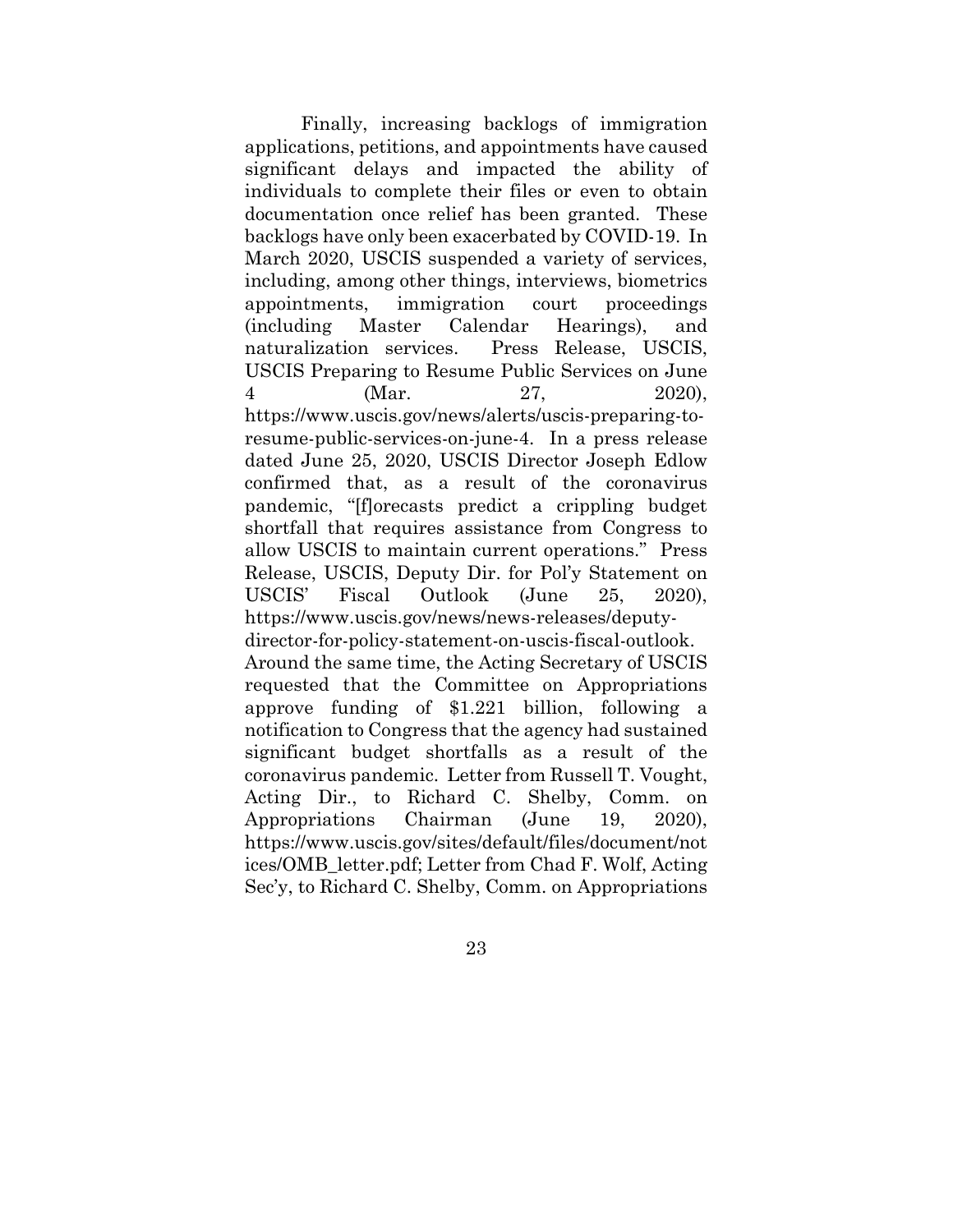Chairman (June 24, 2020), https://www.uscis.gov/sites/default/files/document/not ices/DHS\_letter.pdf.

Although USCIS attributes its current funding shortfall to the impact of the pandemic alone, the agency has in fact struggled with budget problems for many years. Even worse, due to budgetary concerns, the agency indicated that it would cancel some contracts "that assist USCIS adjudicators in processing and preparing case files," and as a result the agency predicts "increased wait times for pending case inquiries . . . , longer case processing times, and increased adjudication time" for immigration requests, including naturalization. Jorge Loweree et al., American Immigration Council, Special Report: The Impact of COVID-19 on Noncitizens and Across the U.S. Immigration System (2020), https://www.americanimmigrationcouncil.org/sites/de fault/files/research/the\_impact\_of\_covid-

19\_on\_noncitizens\_and\_across\_the\_us\_immigration\_ system.pdf. In addition to delaying adjudication proceedings, the updating of administrative records after those proceedings have concluded has slowed. The Census Bureau should not be permitted to make determinations based on faulty, incomplete, or inaccurate immigration records, which—through no fault of the individual immigrant—will misrepresent the nature of their presence in the United States.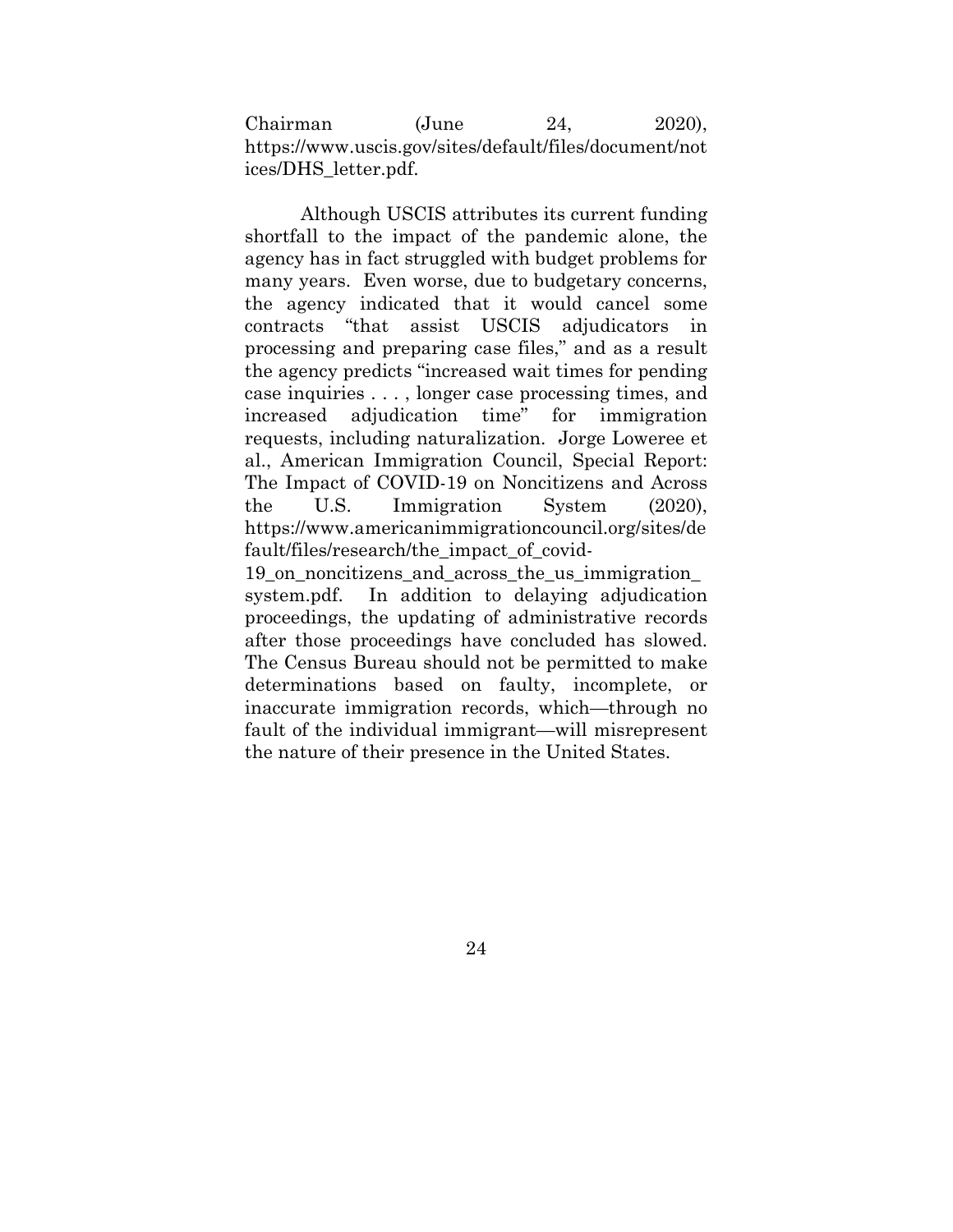**C. Longstanding confidentiality protections for census data make implementing the Memorandum's policy infeasible.** 

### **1. The Census Bureau cannot rely on other agencies to determine legal status.**

Compounding the inherent legal and practical difficulties, the Secretary and the Census Bureau cannot share census data with other agencies to determine the legal status of individuals. The Census Act places strict confidentiality limits on how the Secretary and the Census Bureau use census data and prohibits the Census Bureau from providing census data to other agencies for assistance with determining legal status.

The Census Act strictly limits the Secretary of Commerce and the Census Bureau's use and disclosure of census data. Under the Census Act, "[n]either the Secretary, nor any other officer or employee of the Department of Commerce or bureau or agency thereof, or local government census liaison, may . . . make any publication whereby the data furnished by any particular establishment or individual under this title can be identified." 13 U.S.C. § 9(a). Further, the Secretary and Census Bureau employees cannot allow anyone other than "the sworn officers and employees of the Department or bureau or agency" to examine the information provided by individuals as a part of the Census. 13 U.S.C. § 9(a). This Court has confirmed that these protections leave no room for discretion; they are critical to safeguarding personally identifying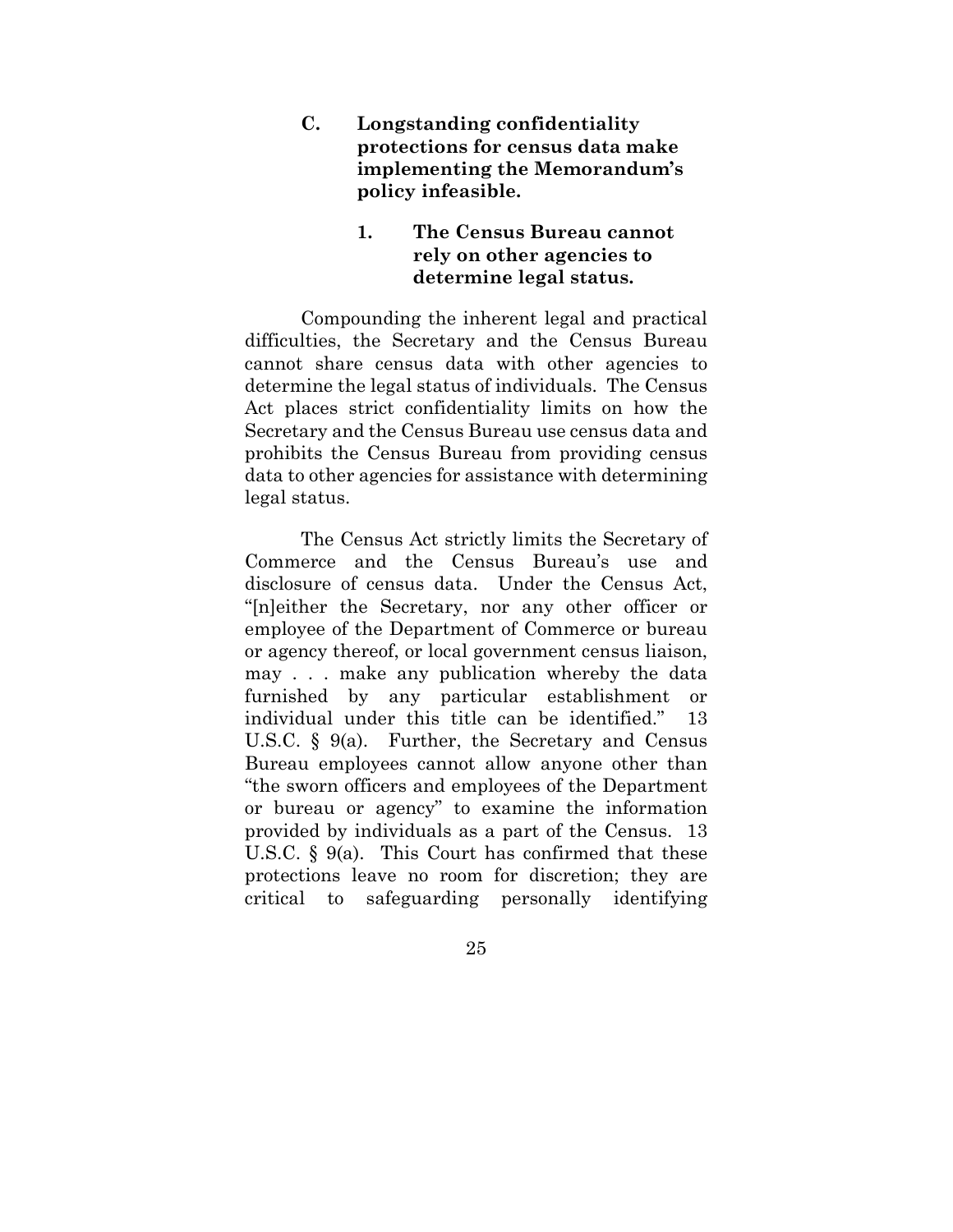information and encouraging trust and participation in the census. *See Baldrige v. Shapiro*, 455 U.S. 345, 355 (1982) ("Sections 8(b) and 9(a) explicitly provide for the nondisclosure of certain census data. No discretion is provided to the Census Bureau on whether or not to disclose the information referred to in §§ 8(b) and 9(a)."); *id.* at 358 ("[T]he Director of the Census has no discretion to release data, regardless of the claimed beneficial effect of disclosure.").

The President, the Secretary, and the Census Bureau have confirmed that these critical protections will be observed. See Exec. Order 13880, 84 Fed. Reg. 33821 (July 11, 2019) ("Information subject to confidentiality protections under Title 13 may not, and shall not, be used to bring immigration enforcement actions against particular individuals. Under my Administration, the data confidentiality protections in Title 13 shall be fully respected."); Letter from Wilbur Ross, Sec'y of Commerce, to Brian Schatz, U.S. Sen. of Haw. 2 (Dec. 19, 2018) ("Census employees and all Commerce employees with potential access to raw Census data, including Deputy Secretary Kelley and I, are bound by an oath of confidentiality. We take this oath and our obligations under Title 13 seriously."); U.S. Census Bureau, D-1280(RV), 2020 Census Complete Count Committee Guide 3 (2020), https://www.census.gov/content/dam/Census/newsroo m/press-kits/2018/ccc-guide-d-1280.pdf ("We will never share a respondent's personal information with immigration enforcement agencies, like ICE; law enforcement agencies, like the FBI or police . . . ."). Accordingly, because of the robust and necessary protections in place to preserve census response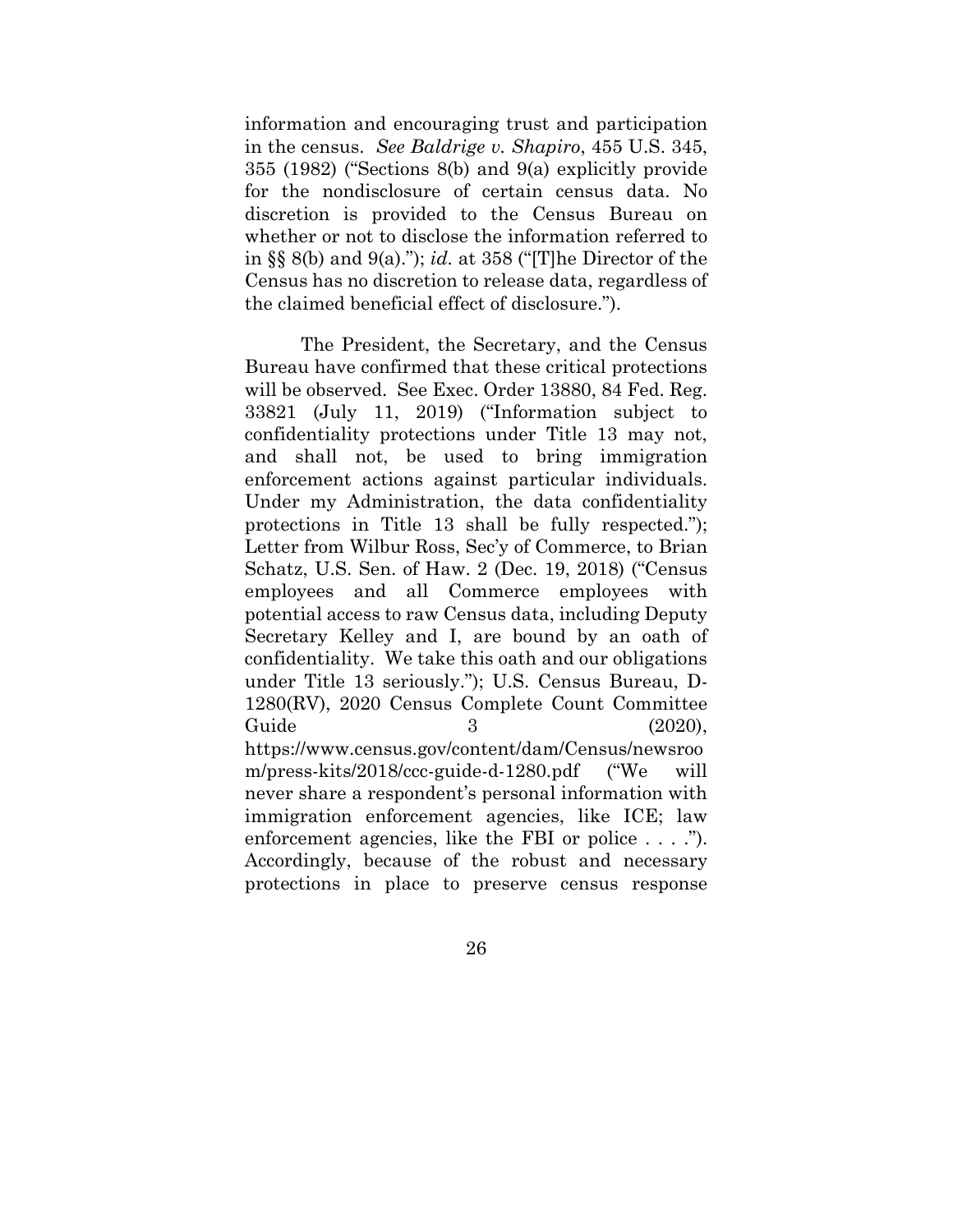confidentiality, the Secretary and Census Bureau cannot transmit census data to other agencies in order to obtain or analyze specific information about an individual's immigration status.

To that end, this case can and must be distinguished from other instances where entities outside of DHS have sought to determine immigration status. *See, e.g.*, *Arizona*, 567 U.S. at 397 ("ICE also operates the Law Enforcement Support Center. LESC, as the Center is known, provides immigration status information to federal, state, and local officials around the clock."). Because of the longstanding confidentiality protections on census data, the July 21 Memorandum unlawfully and impermissibly asks the Census Bureau to make status determinations on its own, which the Bureau is not competent or capable to do.

### **2. The Census Bureau lacks the expertise to make status determinations from administrative records.**

To be sure, the Census Bureau can obtain administrative records—where they exist—from other federal agencies, including those with immigration enforcement responsibilities. *See, e.g.*, 13 U.S.C. § 6(a) ("The Secretary, whenever he considers it advisable, may call upon any other department, agency, or establishment of the Federal Government, or of the government of the District of Columbia, information pertinent to the work provided for in this title."); Exec. Order 13880, 84 Fed. Reg. 33821 (July 11, 2019) (ordering all agencies to share information requested by the Department of Commerce to the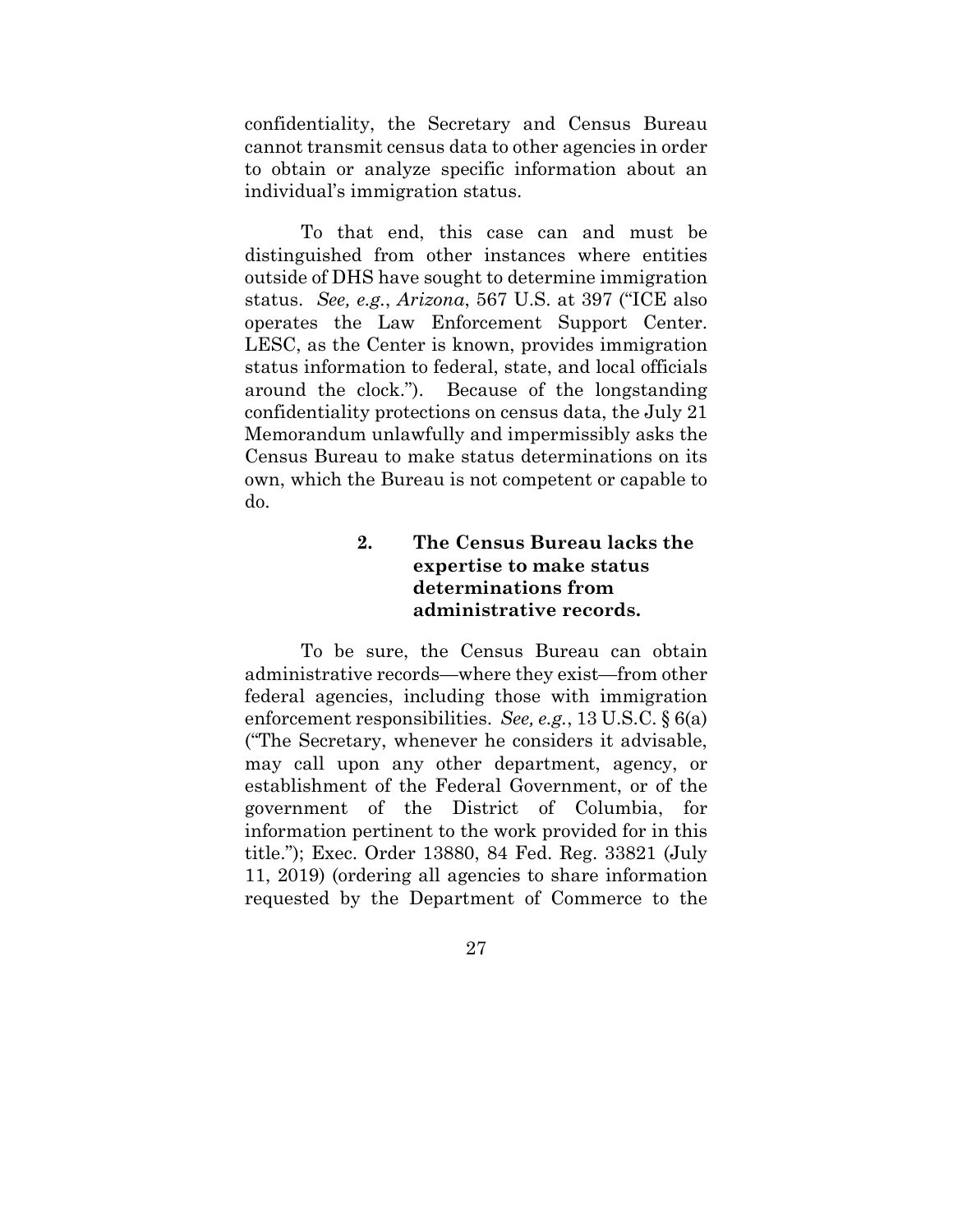maximum extent permissible under law). But the Census Bureau cannot make accurate determinations of legal status using these records.

The Census Bureau has no statutory role in immigration matters. As a legal matter, the INA is tremendously complex, with extensive caveats and exceptions. *See supra* at 12. Lacking any role in the INA's application or enforcement, the Census Bureau has a paucity of experience to navigate the INA, making it unsuitable to determine status.

Notably, even ICE cannot rely on name and address data as a basis for taking action against immigrants. "Because ICE officers cannot conclusively identify or apprehend aliens based solely on biographic information, they must interview the individuals to determine immigration status before taking enforcement action." Office of Inspector Gen., OIG-20-13, U.S. Immigration and Customers Enforcement's Criminal Alien Program Faces Challenges at  $4$  (2020), https://www.oig.dhs.gov/sites/default/files/assets/202 0-02/OIG-20-13-Feb20.pdf. Because the 2020 Census does not contain any questions about citizenship or immigration status, *see Department of Commerce v. New York*, 139 S. Ct. 2551 (2019), but asks only ten questions regarding biographic and demographic data, the Census Bureau is similarly unable to make determinations regarding "lawful" status.

Moreover, the Census Bureau lacks the resources to analyze the sheer volume of immigration cases. There are over 1.2 million pending immigration cases being handled by approximately 460 immigration judges. *See* Dept. of Justice, *Office of the*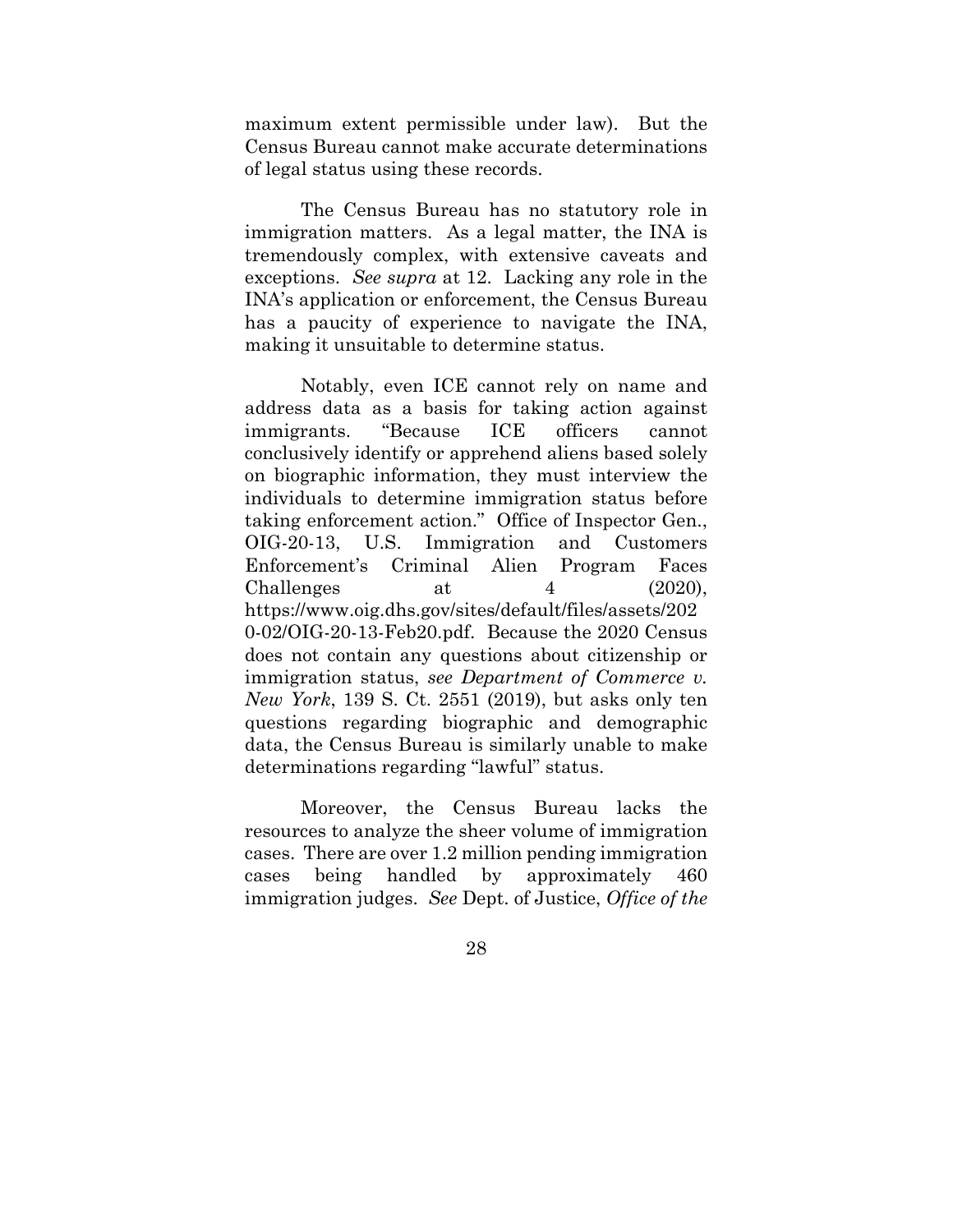*Chief Immigration Judge*,

https://www.justice.gov/eoir/office-of-the-chiefimmigration-judge; TRAC Reports, Inc., Immigration Court Backlog Tool: Pending Cases and Length of Wait by Nationality, State, Court, and Hearing Location, https://trac.syr.edu/phptools/ immigration/court\_backlog/ (last\_visited Nov. 13, 2020) (compiling data obtained through the Freedom of Information Act). Even assuming the Census Bureau obtained administrative records concerning these pending cases, it would be absurd to think that the Bureau could make status determinations in these cases before the fast-approaching statutory deadline outlined in the Census Act.8 As just one example, the Census Bureau is not qualified to make the fact- and document-intensive determination that a marriage is bona fide for purposes of a person's pending application to adjust status based on a marriage to a U.S. citizen, which is required to determine status. *See* Kerry Abrams, *Immigration Law and the Regulation of Marriage*, 91 Minn. L. Rev. 1625, 1683 (2007) ("Married people must therefore prove that they are married and that their marriage is 'bona fide'" to obtain immigration benefits based on marriage); *see also Matter of Laureano*, 19 I. & N. Dec. 1, 1 (1983) (to establish bona fide marriage, look to evidence including "proof that the beneficiary has been listed as the petitioner's spouse on insurance policies, property leases, income tax forms, or bank accounts, and testimony or other evidence regarding

<sup>8</sup> To date, Congress has not granted the Census Bureau relief from the statutory deadline of December 31, 2020. *See Nat'l Urban League v. Ross*, 977 F.3d 698, 704 (9th Cir. 2020) (noting that Congress did not act on the Census Bureau's request to extend the deadline by 120 days).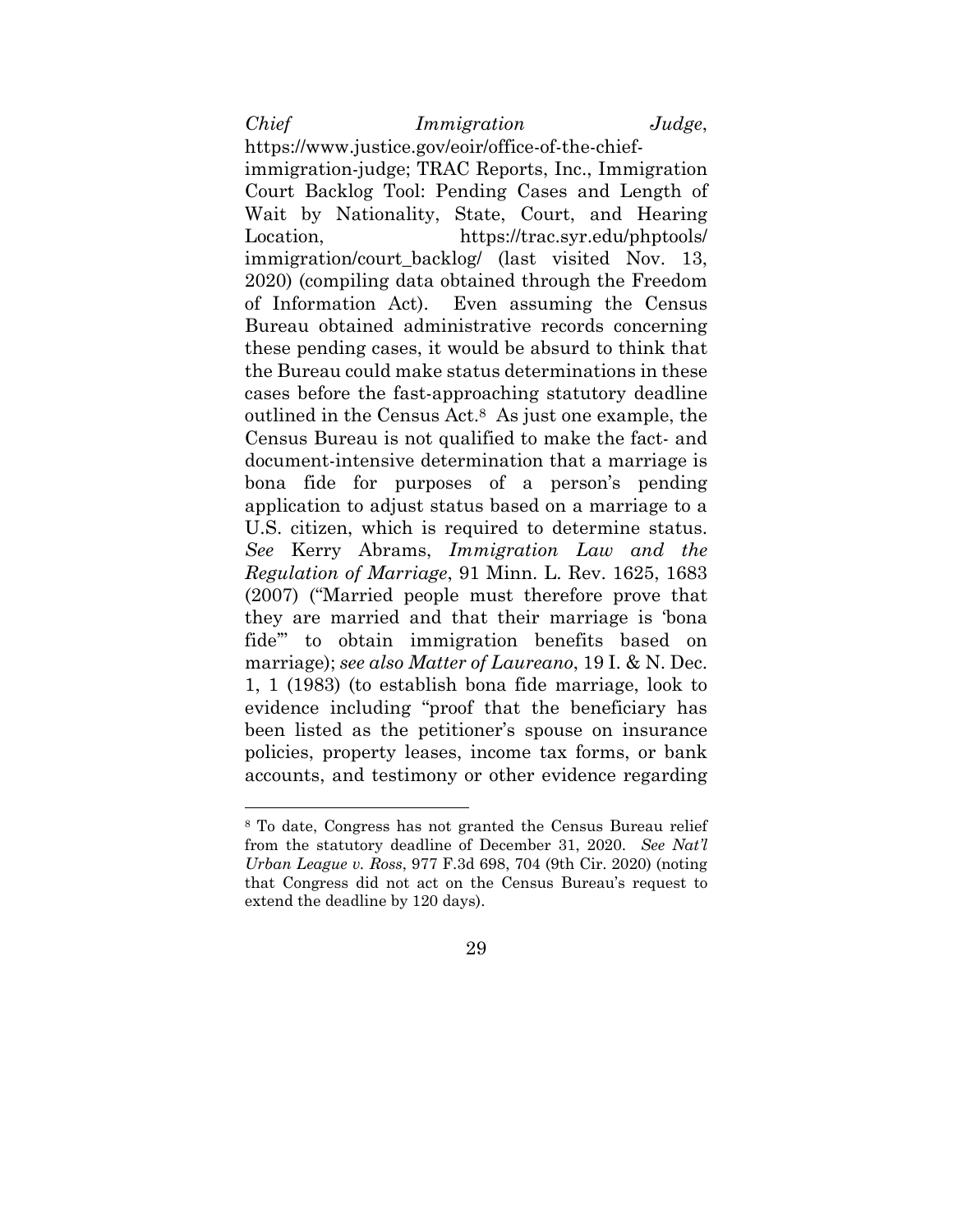courtship, wedding, ceremony, shared residence, and experiences.").

Although administrative records have been utilized for narrow purposes in previous censuses, such as determining the "home of record" for overseas personnel in *Franklin v. Massachusetts*, 505 U.S. 788 (1992), there is little similarity between establishing an address and determining status on an often incomplete immigration records, based on a dizzying legislative scheme like the INA. This is particularly true when the review is being conducted by the Census Bureau, an agency that has little familiarity with the complex subject of immigration.

Finally, the Census Bureau is statutorily precluded from using statistical sampling methods as a means of calculating or imputing the number of "illegal aliens" to be excluded from its apportionment count for any state. *See* 3 U.S.C. § 195; *Dept. of Commerce v. U.S. House of Representatives*, 525 U.S. 316, 342 (1999) ("The Census Act prohibits the proposed uses of statistical sampling to determine population for congressional apportionment purposes."). Any administrative records relied on by the Census Bureau must represent an actual headcount of specifically-identified persons determined conclusively to be unlawfully in the country.

\* \* \*

For the foregoing reasons, the July 21 Memorandum sets forth a legally untenable and practically unworkable task. There is simply no way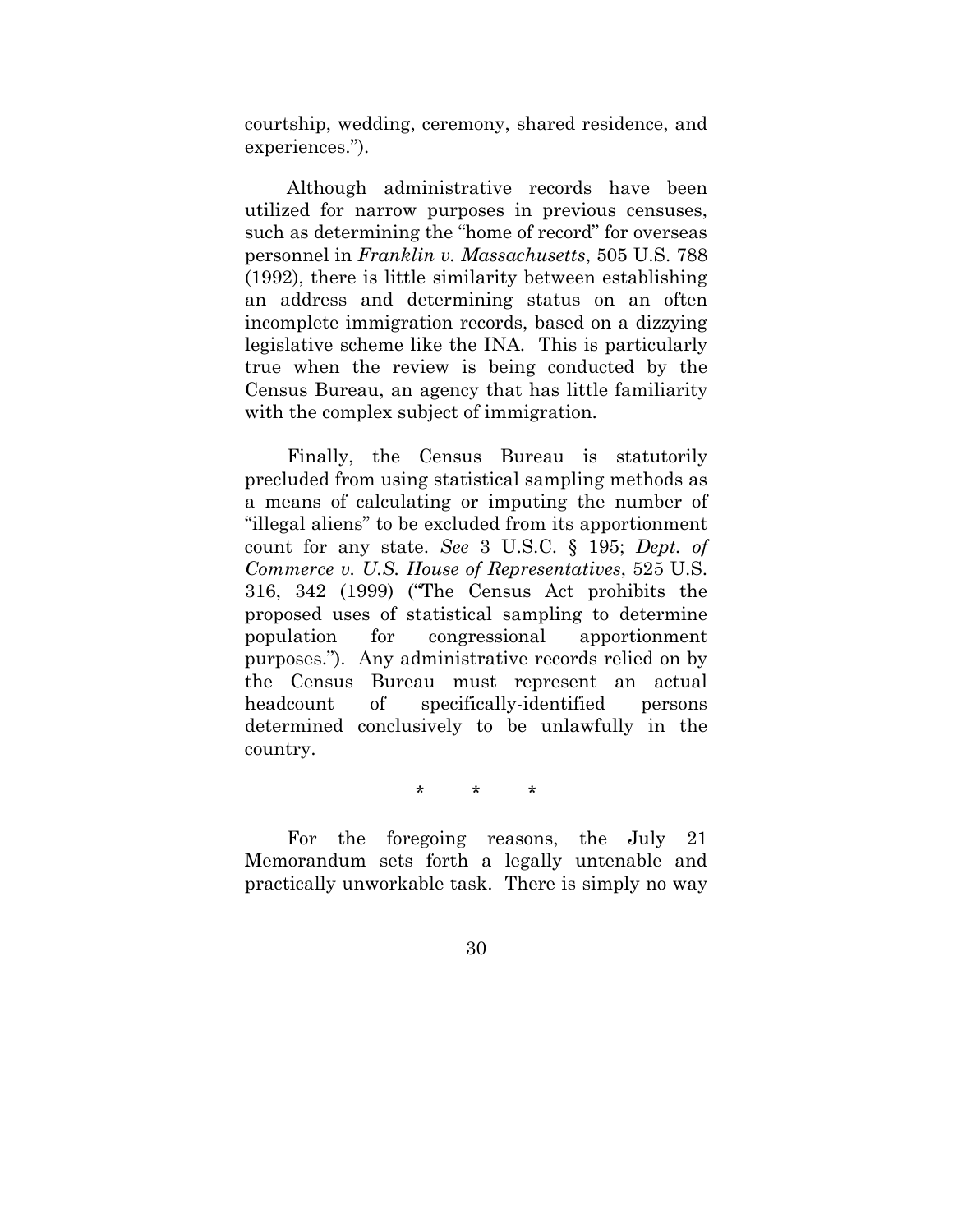to assume, much less conclude, that the Secretary can accurately carry out the President's directive. The discretion afforded to the Secretary in conducting the census simply was not intended to encompass such a confounding subject.

### **II. By tying immigration policy to apportionment, the July 21 Memorandum undermines our democratic framework.**

The binary classification set forth in the July 21 Memorandum is not only unworkable, but—by linking immigration policy to enumeration—it enables the Executive Branch to affect the apportionment of representation among the States. As such, the Memorandum both runs counter to the intent of the Framers, who sought to ensure that apportionment and enumeration were free from political influence, prejudice, and gamesmanship and erodes the very "principles of representative democracy" it purports to serve.

First, the July 21 Memorandum inappropriately condemns individuals and States for acts over which they have no control. It repeatedly utilizes the language of blame and reward to suggest that the absence of "lawful" presence is the singular fault of undocumented immigrants. For example, it deprecates those "many . . . aliens [who] entered the country illegally in the first place." And the Memorandum expressly seeks to punish States "on account of the presence within their borders of aliens who have not followed the steps to secure a lawful immigration status under our laws," claiming that they violate the principles of representative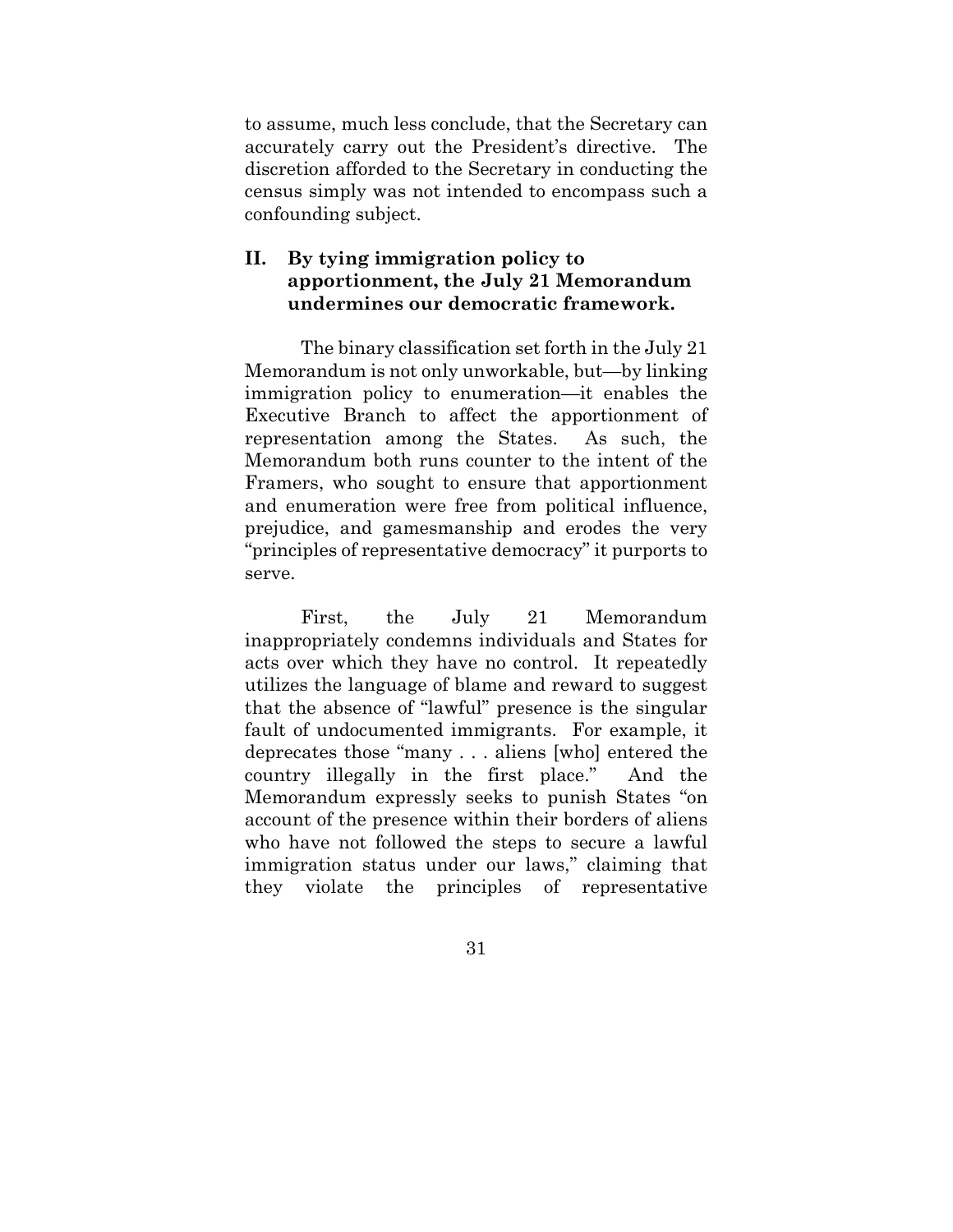democracy "underpinning our system of Government." However, the Memorandum entirely fails to acknowledge the active role of the federal government in manufacturing and exacerbating undocumented status. The "conscious, indeed unlawful action" producing undocumented status that was decried in *Plyler* is often attributable to the federal government's own policy decisions and actions. *Plyler*, 457 U.S. at 220.9

The current administration, in fact, has shockingly announced its intention to revoke the protected status of more than one million immigrants who reside—and who have long resided—in the United States. For example, since March of 1991, certain Liberian nationals who are removable have been granted permission to remain in the United States without fear of deportation. Nonetheless, the President unlawfully announced the termination of Deferred Enforced Departure ("DED") for Liberian beneficiaries, forcing Congress, for the "first time," to "step[] in with a legislative solution to protect a group of immigrants the Trump Administration has tried to strip of legal status." Tania Karas, *"It doesn't feel real"*: *Liberian immigrants in US rejoice at pathway to citizenship*, The World, Dec. 20, 2019, https://www.pri.org/stories/2019-12-20/it-doesn-t-feel-

<sup>&</sup>lt;sup>9</sup> Although the Executive Branch has constitutional authority over immigration, U.S. Const. art. I, § 8, that power is not limitless; there are numerous cases (including several before this Court) that have challenged the federal government's exercise of discretion over immigration matters as discriminatory, arbitrary, capricious, or otherwise unlawful. *See, e.g., Regents*, 140 S. Ct. at 1913–14 (concluding that decision to rescind DACA was arbitrary and capricious).

<sup>32</sup>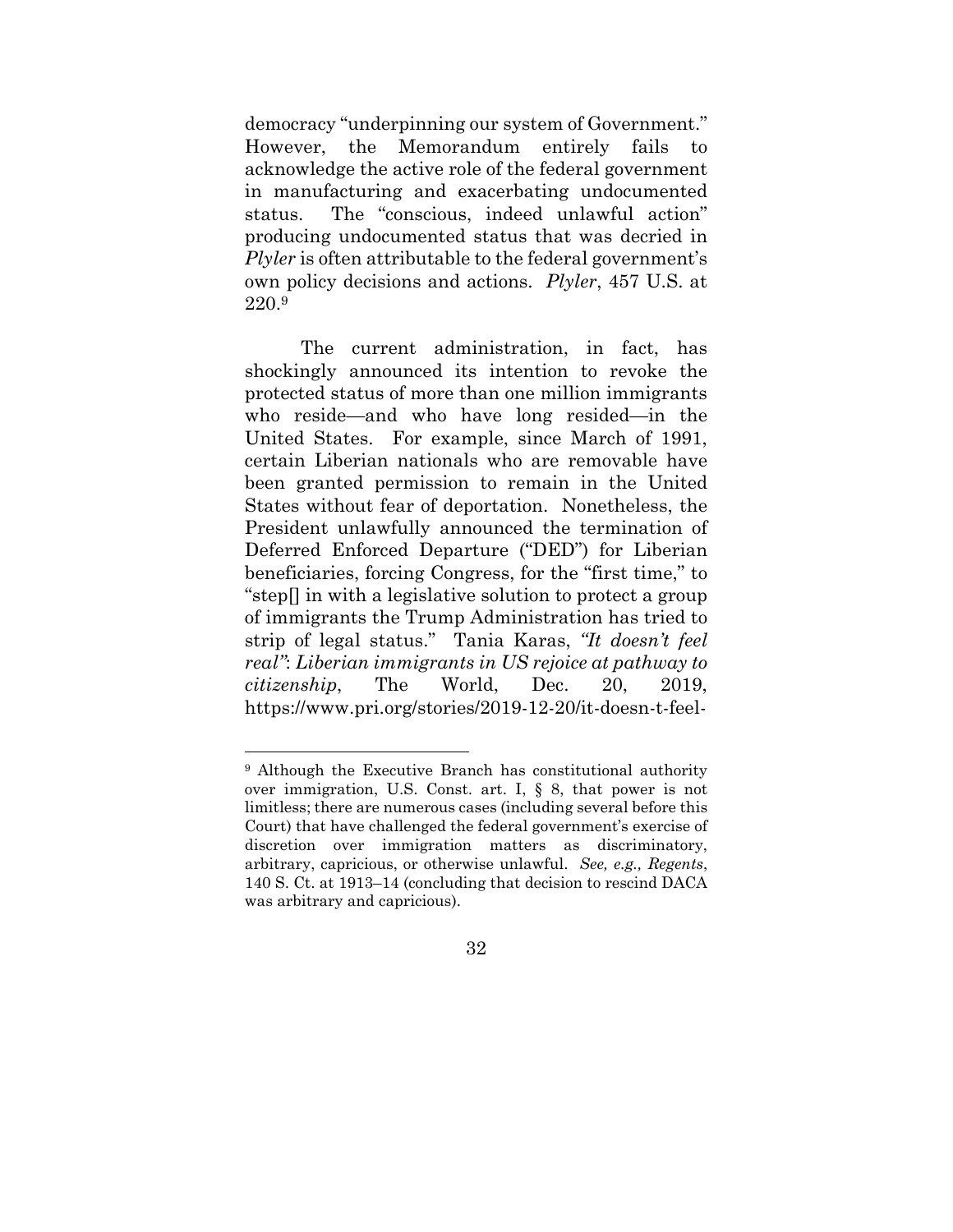very-real-liberian-immigrants-us-rejoice-pathway-

citizenship; *see also* Presidential Memorandum on Extension of Deferred Enforced Departure for Liberians, 84 Fed. Reg. 12867 (Mar. 28, 2019). Likewise, this administration has sought to terminate TPS designations for beneficiaries from six countries, which has drawn challenges in courts around the country. *See, e.g., Saget v. Trump*, 375 F. Supp. 3d 280, 345–46 (E.D.N.Y. 2019) (concluding plaintiffs likely to succeed on their claim that the Acting DHS Secretary's decision to cancel TPS for Haiti was "not in accordance with law," as Secretary's decision "was preordained and pretextual, and it was made in part due to political influence," while ignoring "much of the evidence in the record."); *Centro Presente v. Trump*, 332 F. Supp. 3d 393 (D. Mass. 2018) (same).

Second, there is little doubt that any president has a keen and partisan interest with respect to apportionment. For example, apportionment determines, among other things, each State's representation in Congress. This representation is also used to determine the number of electors that each State has in the Electoral College. U.S. Const. art. II, § 1, cl. 2. Accordingly, apportionment directly affects the makeup of both the Legislative and Executive branches of our tripartite government. The decision of any sitting President—or even Congress under its rule-making authority—to unconstitutionally influence that makeup through immigration policy, or to determine immigration policy based on apportionment, flatly contradicts the intentions of the Framers.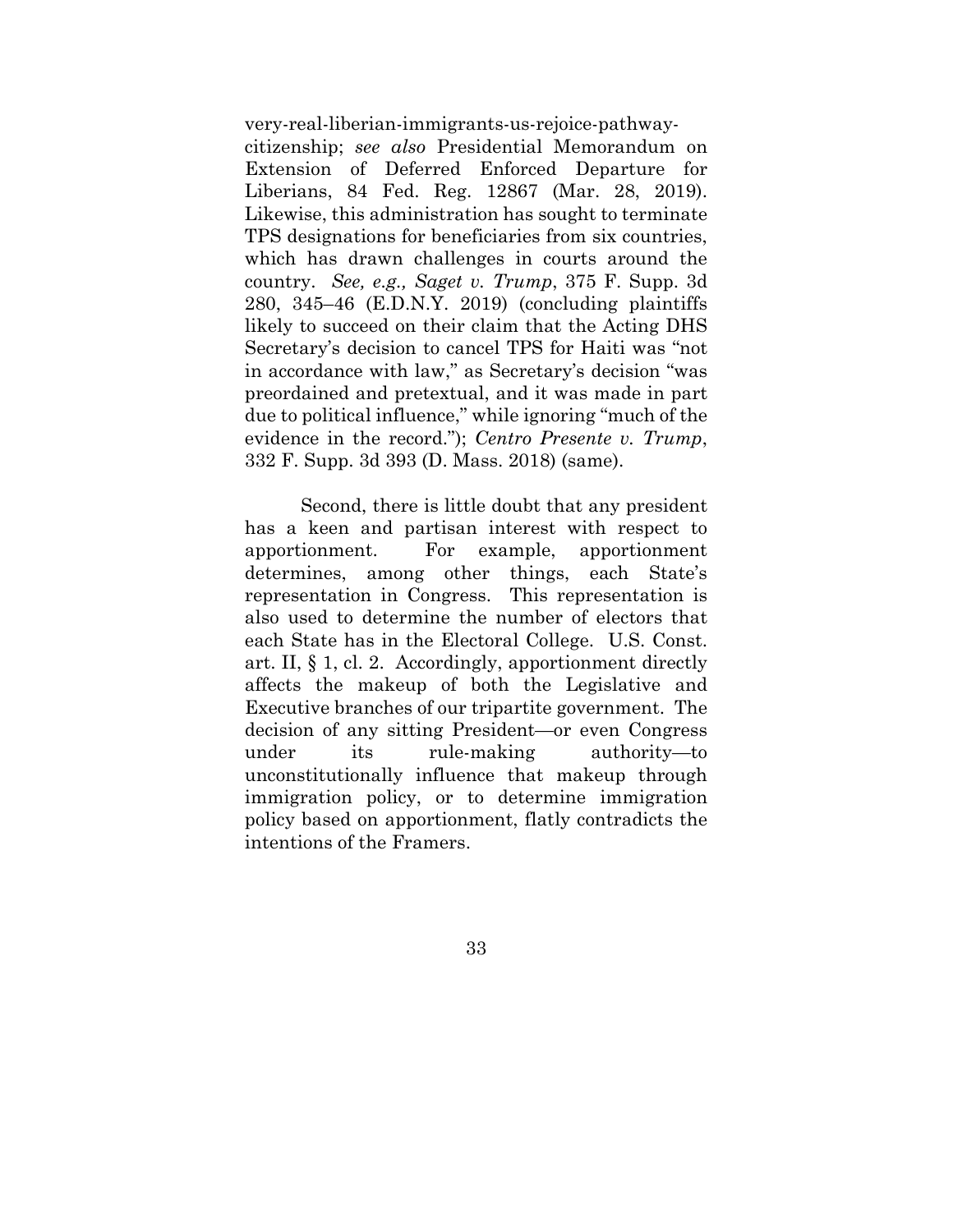The hallmark of the Apportionment and Enumeration Clauses is impartiality. For that reason, since this country's founding, representation in the House of Representatives has been linked—not to citizenship or immigration status—but to total population. Indeed, James Madison specifically reflected on how the coupling of representation and taxation eliminated any incentive for a State to either overstate or understate its population:

As the accuracy of the census to be obtained by the Congress will necessarily depend, in a considerable degree on the disposition, if not on the co-operation, of the States, it is of great importance that the States should feel as little bias as possible, to swell or to reduce the amount of their numbers. Were their share of representation alone to be governed by this rule, they would have an interest in exaggerating their inhabitants. Were the rule to decide their share of taxation alone, a contrary temptation would prevail. By extending the rule to both objects, the States will have opposite interests, which will control and balance each other, and produce the requisite impartiality.

#### The Federalist No. 54 (James Madison).

The warning of James Madison, though directed at States, applies equally to an unchecked federal government seeking to eliminate residents from the congressional apportionment base at will. The July 21 Memorandum not only decouples representation from total population; in an act of